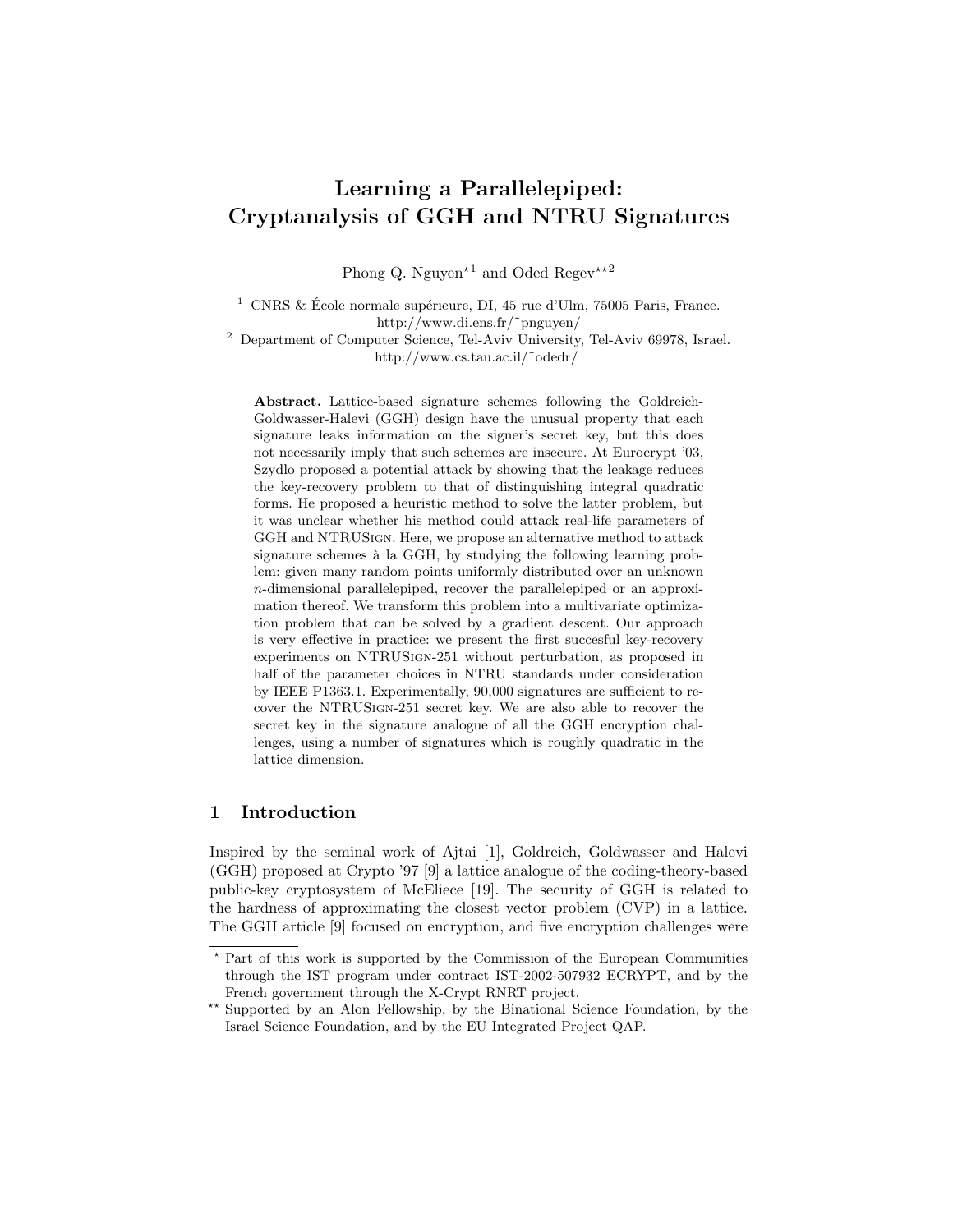issued on the Internet [8]. Two years later, Nguyen [22] found a flaw in the original GGH encryption scheme, which allowed to solve four out of the five GGH challenges, and obtain partial information on the last one. Although GGH might still be secure with an appropriate choice of the parameters, its efficiency compared to traditional public-key cryptosystems is perhaps debatable: it seems that a very high lattice dimension is required, while the keysize grows roughly quadratically in the dimension (even when using the improvement suggested by Micciancio [20]). The only lattice-based scheme known that can cope with very high dimension is NTRU [15] (see the survey [23]), which can be viewed as a very special instantiation of GGH with a "compact" lattice and different encryption/decryption procedures (see [20, 21]).

In [9], Goldreich *et al.* described how the underlying principle of their encryption scheme could also provide a signature scheme. The resulting GGH signature scheme did not attract much interest in the research literature until the company NTRU CRYPTOSYSTEMS proposed a relatively efficient signature scheme called NTRUSign [11], based exactly on the GGH design but using the compact NTRU lattices. NTRUSign had a predecessor NSS [14] less connected to the GGH design, and which was broken in [6, 7]. Gentry and Szydlo [7] observed that the GGH signature scheme has an unusual property (compared to traditional signature schemes): each signature released leaks information on the secret key, and once sufficiently many signatures have been obtained, a certain Gram matrix related to the secret key can be approximated. The fact that GGH signatures are not zero-knowledge can be explained intuitively as follows: for a given message, many valid signatures are possible, and the one selected by the secret key says something about the secret key itself.

This information leakage does not necessarily prove that such schemes are insecure. Szydlo [25] proposed a potential attack on GGH based on this leakage (provided that the exact Gram matrix could be obtained), by reducing the keyrecovery problem to that of distinguishing integral quadratic forms. It is however unknown if the latter problem is easy or not, although Szydlo proposed a heuristic method based on existing lattice reduction algorithms applied to quadratic forms. As a result, it was unclear if Szydlo's approach could actually work on real-life instantiations of GGH and NTRUSign. The paper [12] claims that, for NTRUSign without perturbation, significant information about the secret key is leaked after 10,000 signatures. However, it does not identify any attack that would require less than 100 million signatures (see [11, Sect. 4.5] and [12, Sect. 7.2 and App. C]).

Our Results. In this article, we present a new key-recovery attack on latticebased signature schemes following the GGH design, including NTRUSign. The basic observation is that a list of known pairs (message, signature) gives rise to the following learning problem, which we call the hidden parallelepiped problem (HPP): given many random points uniformly distributed over an unknown n-dimensional parallelepiped, recover the parallelepiped or an approximation thereof. We transform the HPP into a multivariate optimization problem based on the fourth moment (also known as kurtosis) of one-dimensional projections.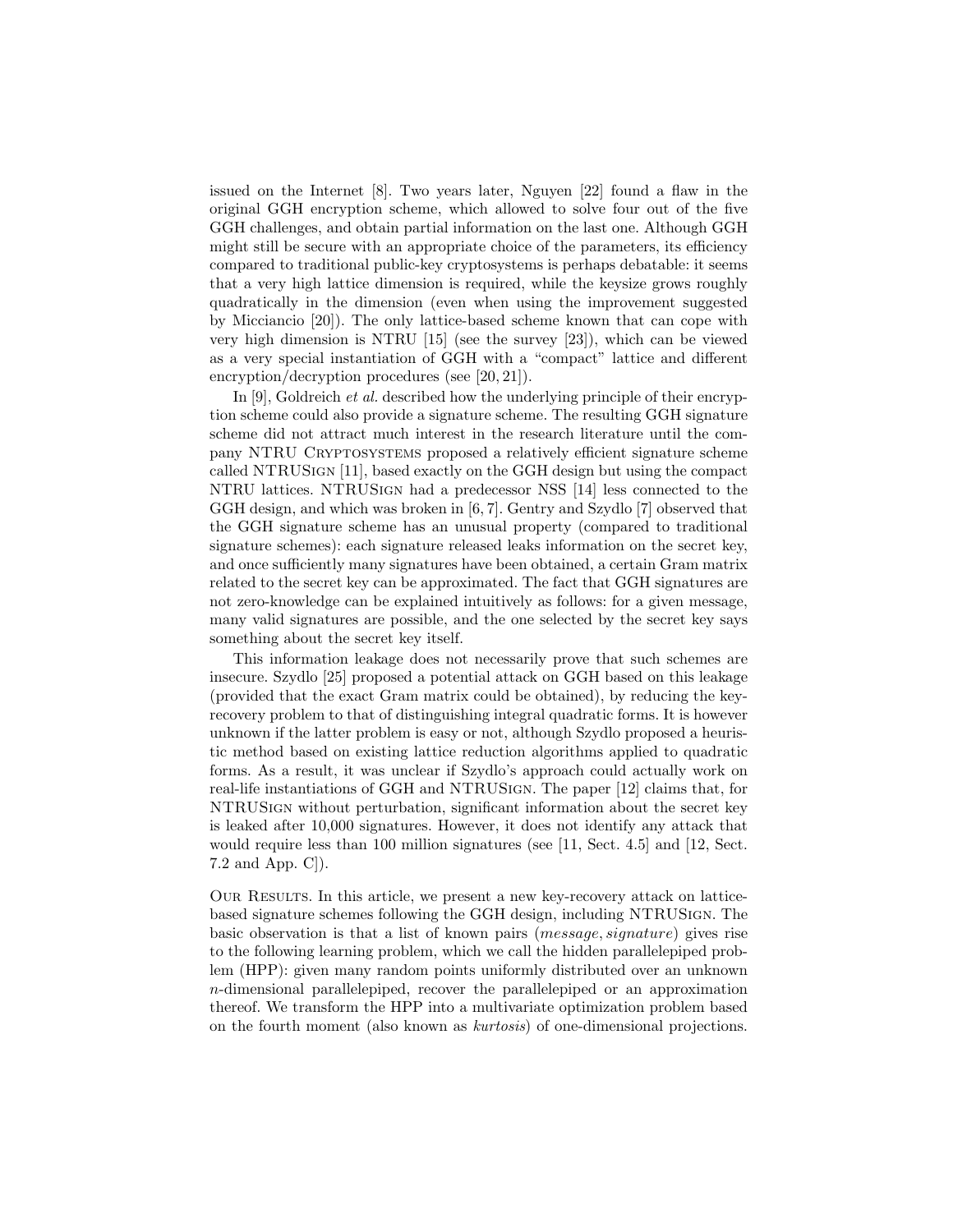This problem can be solved by a gradient descent. Our approach is very effective in practice: we present the first succesful key-recovery experiments on NTRUSign-251 without perturbation, as proposed in half of the parameter choices in the NTRU standards [4] being considered by IEEE P1363.1 [18]; the number of required signatures can be as low as 90,000, but the true figure might even be lower. We have also been able to recover the secret key in the signature analogue of all five GGH encryption challenges, using a number of signatures which is roughly quadratic in the lattice dimension. When the number of signatures is sufficiently high, the running time of the attack is only a fraction of the time required to generate all the signatures.



Fig. 1. The Hidden Parallelepiped Problem in dimension two.

Related Work. Interestingly, it turns out that the HPP (as well as related problems) have already been looked at by people dealing with what is known as Independent Component Analysis (ICA) (see, e.g., the book by Hyvärinen  $et$ al. [16]). ICA is a statistical method whose goal is to find directions of independent components, which in our case translates to the  $n$  vectors that define the parallelepiped. It has many applications in statistics, signal processing, and neural network research. To the best of our knowledge, this is the first time ICA is used in cryptanalysis.

There are several known algorithms for ICA, and most are based on a gradient method such as the one we use in our algorithm. Our algorithm is closest in nature to the FastICA algorithm proposed in [17], who also considered the fourth moment as a goal function. We are not aware of any rigorous analysis of these algorithms; the proofs we have seen often ignore the effect of errors in approximations. Finally, we remark that the ICA literature offers other, more general, goal functions that are supposed to offer better robustness against noise etc. We have not tried to experiment with these other functions, since the fourth moment seems sufficient for our purposes.

Another closely related result is that by Frieze et al. [5], who proposed a polynomial-time algorithm to solve the HPP (and generalizations thereof). Technically, their algorithm is slightly different from those present in the ICA literature as it involves the Hessian, in addition to the usual gradient method. They also claim to have a fully rigorous analysis of their algorithm, taking into account the effect of errors in approximations. Unfortunately, most of the analysis is missing from the preliminary version, and to the best of our knowledge, a full version of the paper has never appeared.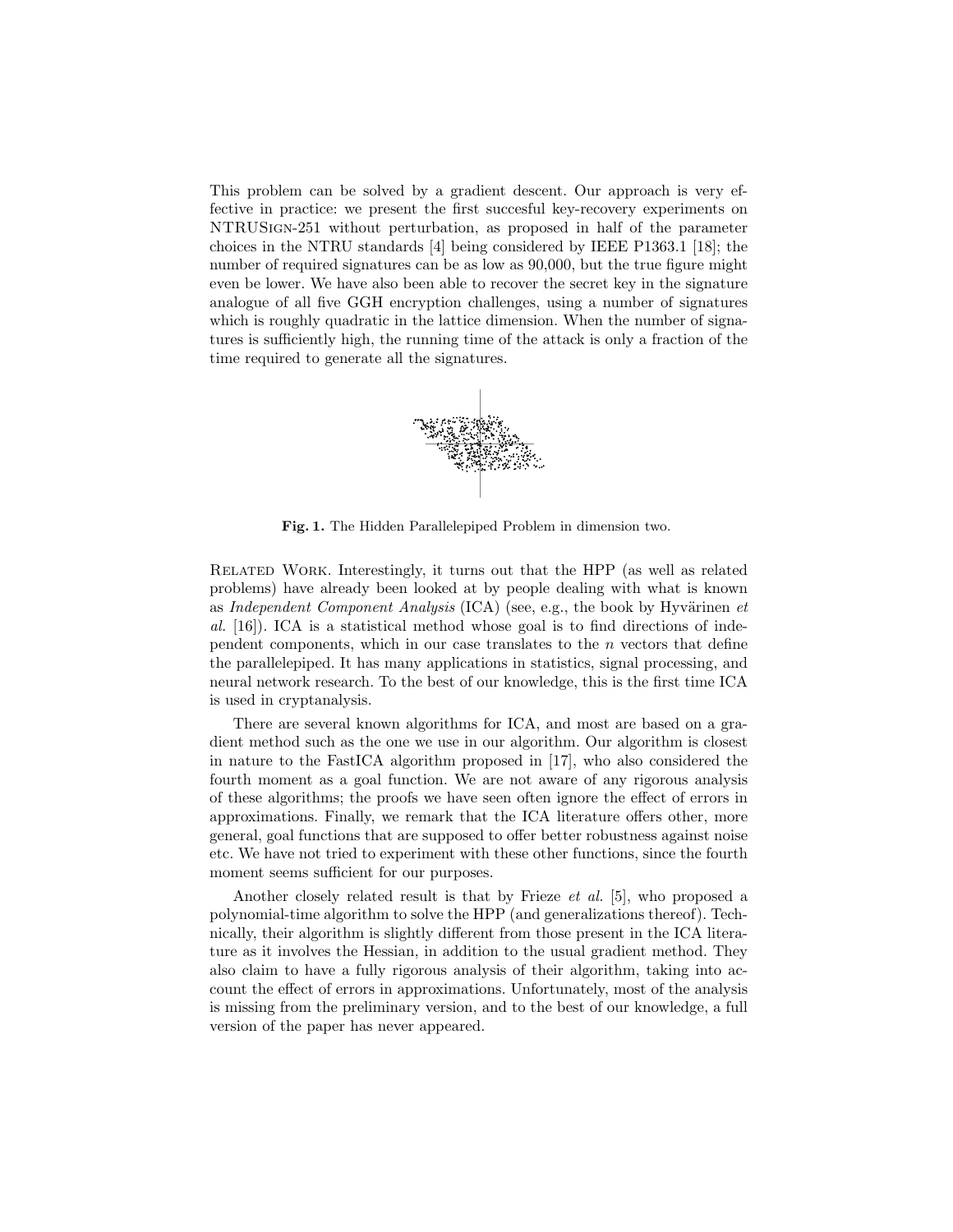Open Problems. It would be interesting to study natural countermeasures against our attack, such as:

- Perturbation techniques (as suggested by [12, 4, 13]), where the hidden parallelepiped is replaced by a more complicated set. For instance, the second half of parameter choices in NTRU standards [4] involves exactly a single perturbation. In this case, the attacker now has to solve a hidden parallelepiped problem for which the parallelepiped is replaced by the Minkowski sum of two hidden parallelepipeds: the lattice spanned by one of the parallepipeds is public, but not the other one.
- Using secret bases with much larger entries.

However, such countermeasures have an impact on the effiency of the signature scheme.

ROAD MAP. The paper is organized as follows. In Section 2, we provide notation and necessary background on lattices, GGH and NTRUSign. In Section 3, we introduce the hidden parallelepiped problem, and explain its relationship to GGH-type signature schemes. In Section 4, we present a method to solve the hidden parallelepiped problem. In Section 5, we present experimental results obtained with the attack on real-life instantiations of GGH and NTRUSign. In Section 6, we provide a theoretical analysis of the main parts of our attack.

## 2 Background and Notation

Vectors of  $\mathbb{R}^n$  will be row vectors denoted by bold lowercase letters such as **b**, and we will use row representation for matrices. For any ring  $\mathcal{R}, \mathcal{M}_n(\mathcal{R})$  will denote the ring of  $n \times n$  matrices with entries in R. The group of  $n \times n$  invertible matrices with real coefficients will be denoted by  $GL_n(\mathbb{R})$  and  $O_n(\mathbb{R})$  will denote the subgroup of orthogonal matrices. The transpose of a matrix  $M$  will be denoted by  $M^t$ , so  $M^{-t}$  will mean the inverse of the transpose. The notation  $\lceil x \rfloor$  denotes a closest integer to x. Naturally,  $\begin{bmatrix} \mathbf{b} \end{bmatrix}$  will denote the operation applied to all the coordinates of **b**. If X is a random variable, we will denote by  $\exp[X]$  its expectation. The gradient of a function f from  $\mathbb{R}^n$  to  $\mathbb R$  will be denoted by  $\nabla f = (\frac{\partial f}{\partial x_1}, \dots, \frac{\partial f}{\partial x_n}).$ 

#### 2.1 Lattices

Let  $\|\cdot\|$  and  $\langle \cdot, \cdot \rangle$  be the Euclidean norm and inner product of  $\mathbb{R}^n$ . We refer to the survey [23] for a bibliography on lattices. In this paper, by the term lattice, we mean a full-rank discrete subgroup of  $\mathbb{R}^n$ . The simplest lattice is  $\mathbb{Z}^n$ . It turns out that in any lattice  $L$ , not just  $\mathbb{Z}^n$ , there must exist linearly independent vectors  $\mathbf{b}_1, \ldots, \mathbf{b}_n \in L$  such that:

$$
L = \left\{ \sum_{i=1}^n n_i \mathbf{b}_i \mid n_i \in \mathbb{Z} \right\}.
$$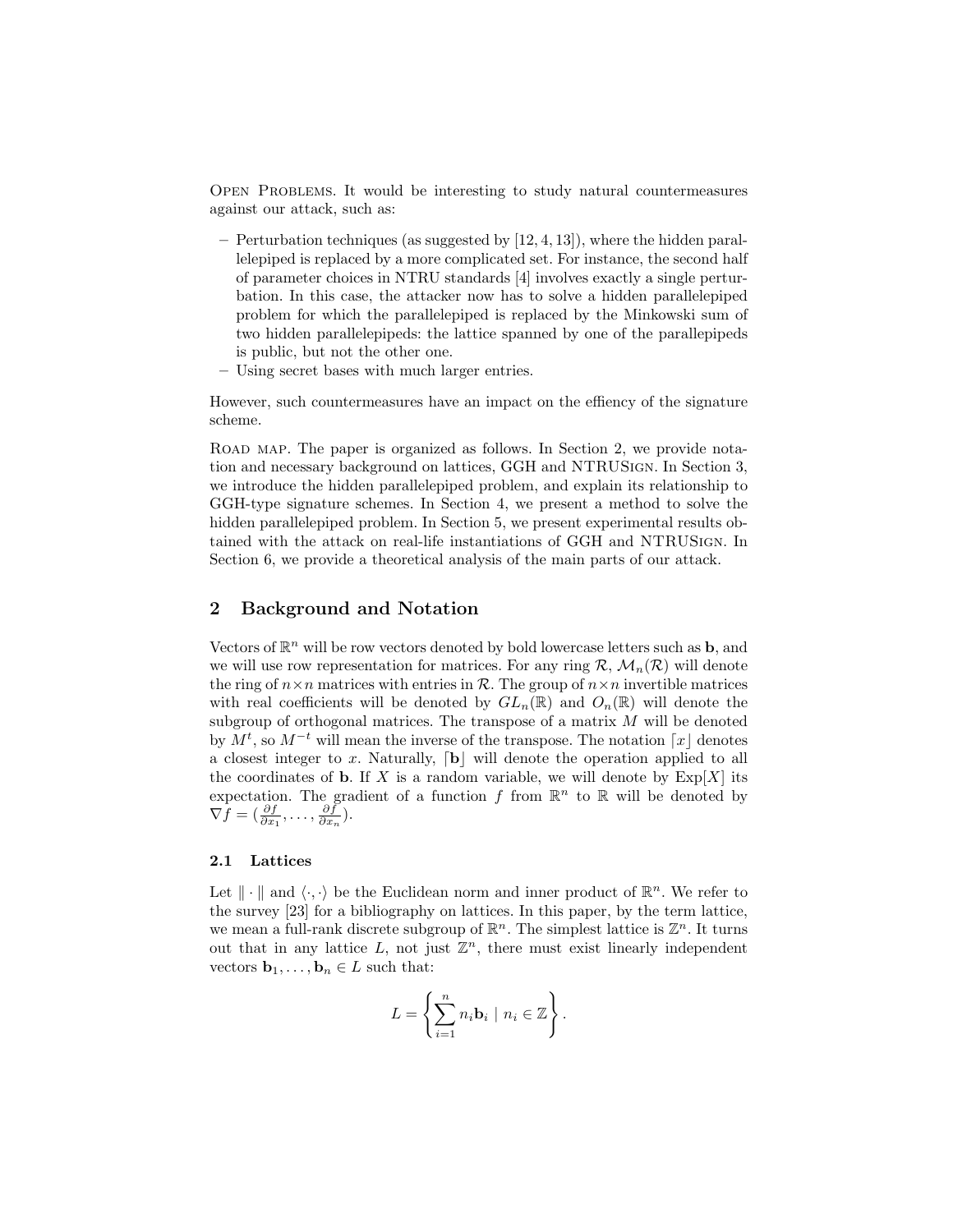Any such *n*-tuple of vectors  $|\mathbf{b}_1, \dots, \mathbf{b}_n|$  is called a basis of L: an *n*-dimensional lattice can be represented by a basis, that is, a matrix of  $GL_n(\mathbb{R})$ . Reciprocally, any matrix  $B \in GL_n(\mathbb{R})$  spans a lattice: the set of all integer linear combinations of its rows, that is,  $mB$  where  $m \in \mathbb{Z}^n$ . The *closest vector problem* (CVP) is the following: given a basis of  $L \subseteq \mathbb{Z}^n$  and a target  $\mathbf{t} \in \mathbb{Q}^n$ , find a lattice vector  $\mathbf{v} \in L$ minimizing the distance  $\|\mathbf{v} - \mathbf{t}\|$ . If we denote by d that minimal distance, then approximating CVP to a factor k means finding  $\mathbf{v} \in L$  such that  $\|\mathbf{v}-\mathbf{t}\| \leq kd$ . A measurable part D of  $\mathbb{R}^n$  is said to be a *fundamental domain* of a lattice  $L \subseteq \mathbb{R}^n$  if the sets  $\mathbf{b}+D$ , where  $\mathbf{b}$  runs over L, cover  $\mathbb{R}^n$  and have pairwise disjoint interiors. If B is a basis of L, then the parallelepiped  $\mathcal{P}_{1/2}(B) = {\mathbf{x}B, \mathbf{x} \in [-1/2, 1/2]^n}$ is a fundamental domain of  $L$ . All fundamental domains of  $L$  have the same Lebesgue measure: the volume  $vol(L)$  of the lattice L.

#### 2.2 The GGH Signature Scheme

The GGH scheme [9] works with a lattice  $L$  in  $\mathbb{Z}^n$ . The secret key is a non-singular matrix  $R \in \mathcal{M}_n(\mathbb{Z})$ , with very short row vectors (their entries are polynomial in n). Two distributions for the generation of R were suggested in [9]:

- The square distribution (called "random lattice" in [9]), where  $R$  is uniformly distributed over  $\{-\ell, \ldots, \ell\}^{n \times n}$  for some integer bound  $\ell$ . Goldreich *et al.* [9] suggested  $\ell = 4$  because the value of  $\ell$  had almost no effect on the quality of the bases in their experiments.
- $-$  The hypercubic distribution (called "almost rectangular lattice" in [9]), where R is the sum of  $kI_n$  and a noise with square distribution for some  $\ell$ . The GGH challenges [8] used such a distribution, with parameters  $k = 4\lceil \sqrt{n} + 1 \rceil + 1$ and a noise with square distribution  $\{-4, \ldots, +3\}^{n \times n}$ . Micciancio [20] noticed that this distribution has the weakness that it discloses the rough directions of the secret vectors.

The lattice L is the lattice in  $\mathbb{Z}^n$  spanned by the rows of R: the knowledge of R enables the signer to approximate CVP rather well in  $L$ . The basis R is then transformed to a non-reduced basis  $B$ , which will be public. In the original scheme  $[9]$ , B is the multiplication of R by sufficiently many small unimodular matrices. Micciancio [20] suggested to use the Hermite normal form  $(HNF)$  of  $L$ instead. As shown in [20], the HNF gives an attacker the least advantage (in a certain precise sense) and it is therefore a good choice for the public basis. The messages are hashed onto a "large enough" subset of  $\mathbb{Z}^n$ , for instance a large hypercube. Let  $\mathbf{m} \in \mathbb{Z}^n$  be the hash of the message to be signed. The signer applies Babai's round-off CVP approximation algorithm [3] to get a lattice vector close to m:

$$
\mathbf{s} = \lfloor \mathbf{m} R^{-1} \rfloor R,
$$

so that  $\mathbf{s} - \mathbf{m} \in \mathcal{P}_{1/2}(R) = {\mathbf{x}R, \mathbf{x} \in [-1/2, 1/2]^n}$ . Of course, any other CVP approximation algorithm could alternatively be applied, for instance Babai's nearest plane CVP approximation algorithm [3]. To verify the signature s of m, one would first check that  $s \in L$  using the public basis B, and compute the distance  $\|\mathbf{s} - \mathbf{m}\|$  to check that it is sufficiently small.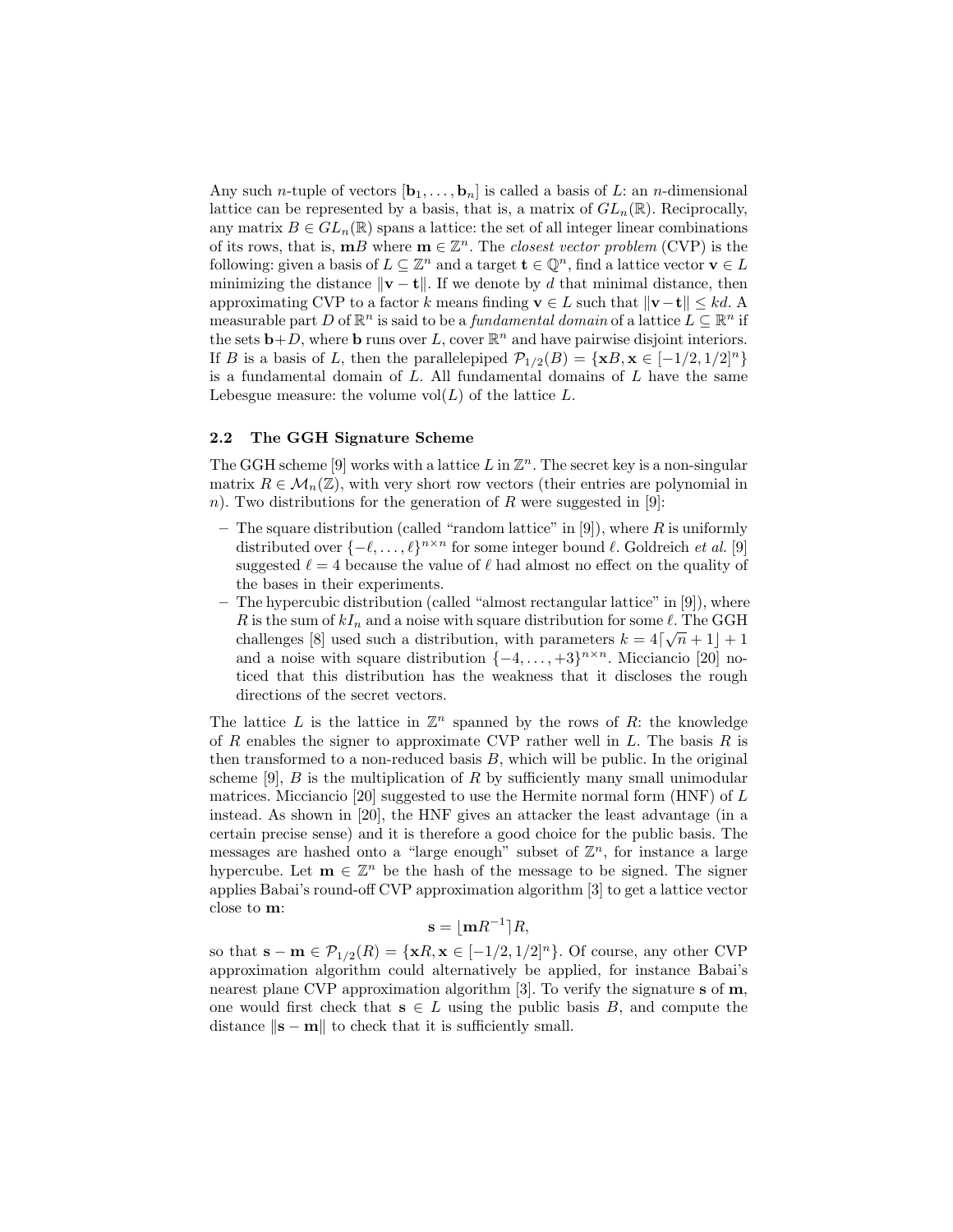#### 2.3 NTRUSign

NTRUSign [11] is a special instantiation of GGH with the compact lattices from the NTRU encryption scheme [15], which we briefly recall: we refer to [11, 4] for more details. In the NTRU standards [4] being considered by IEEE P1363.1 [18], one selects  $n = 251$  and  $q = 128$ . Let R be the ring  $\mathbb{Z}[X]/(X^n - 1)$  whose multiplication is denoted by ∗. Using resultants, one computes a quadruplet  $(f, g, F, G) \in \mathbb{R}^4$  such that  $f * G - g * F = q$  in  $\mathbb{R}$  and f is invertible mod q, where f and g have  $0-1$  coefficients (with a prescribed number of 1), while F and G have slightly larger coefficients, yet much smaller than q. This quadruplet is the NTRU secret key. Then the secret basis is the following  $(2n) \times (2n)$  matrix:

$$
R = \begin{bmatrix} f_0 & f_1 & \cdots & f_{n-1} & g_0 & g_1 & \cdots & g_{n-1} \\ f_{n-1} & f_0 & \cdots & f_{n-2} & g_{n-1} & g_0 & \cdots & g_{n-2} \\ \vdots & \ddots & \ddots & \vdots & \vdots & \ddots & \vdots \\ f_1 & \cdots & f_{n-1} & f_0 & g_1 & \cdots & g_{n-1} & g_0 \\ F_0 & F_1 & \cdots & F_{n-1} & G_0 & G_1 & \cdots & G_{n-1} \\ F_{n-1} & F_0 & \cdots & F_{n-2} & G_{n-1} & G_0 & \cdots & G_{n-2} \\ \vdots & \ddots & \vdots & \vdots & \ddots & \vdots & \vdots \\ F_1 & \cdots & F_{n-1} & F_0 & G_1 & \cdots & G_{n-1} & G_0 \end{bmatrix},
$$

where  $f_i$  denotes the coefficient of  $X^i$  of the polynomial f. Due to the special structure of  $R$ , it turns out that a single row of  $R$  is sufficient to recover the whole secret key. Because f is chosen invertible mod q, the polynomial  $h = q/f \pmod{q}$ is well-defined in  $\mathcal{R}$ : this is the NTRU public key. Its fundamental property is that  $f * h \equiv g \pmod{q}$  in R. The polynomial h defines a natural public basis of L, which we omit (see [11]).

The messages are assumed to be hashed in  $\{0, \ldots, q-1\}^{2n}$ . Let  $\mathbf{m} \in \{0, \ldots, q-1\}$  $1\}^{2n}$  be such a hash. We write  $\mathbf{m} = (\mathbf{m}_1, \mathbf{m}_2)$  with  $\mathbf{m}_i \in \{0, \ldots, q-1\}^n$ . It is shown in [11] that the vector  $(s, t) \in \mathbb{Z}^{2n}$  which we would obtain by applying Babai's round-off CVP approximation algorithm to  **using the secret basis**  $R$ can be alternatively computed using convolution products involving  $\mathbf{m}_1$ ,  $\mathbf{m}_2$  and the NTRU secret key  $(f, g, F, G)$ . In practice, the signature is simply s and not  $(s, t)$ , as t can be recovered from s thanks to h. Besides, s might be further reduced mod  $q$ , but its initial value can still be recovered because it is such that  $s - m_1$  ranges over a small interval (this is the same trick used in NTRU decryption). This gives rise for standard parameter choices to a signature length of  $251 \times 7 = 1757$  bits. While this signature length is much smaller than other lattice-based signature schemes such as GGH, it is still significantly larger than more traditional signature schemes such as DSA.

This is the basic NTRUSign scheme [11]. In order to strengthen the security of NTRUSign, perturbation techniques have been proposed in [12, 4, 13]. Roughly speaking, such techniques perturb the hashed message m before signing with the NTRU secret basis. However, it is worth noting that there is no perturbation in half of the parameter choices recommended in NTRU standards [4] under consideration by IEEE P1363.1. Namely, this is the case for the parameter choices ees251sp2, ees251sp3, ees251sp4 and ees251sp5 in [4]. For the other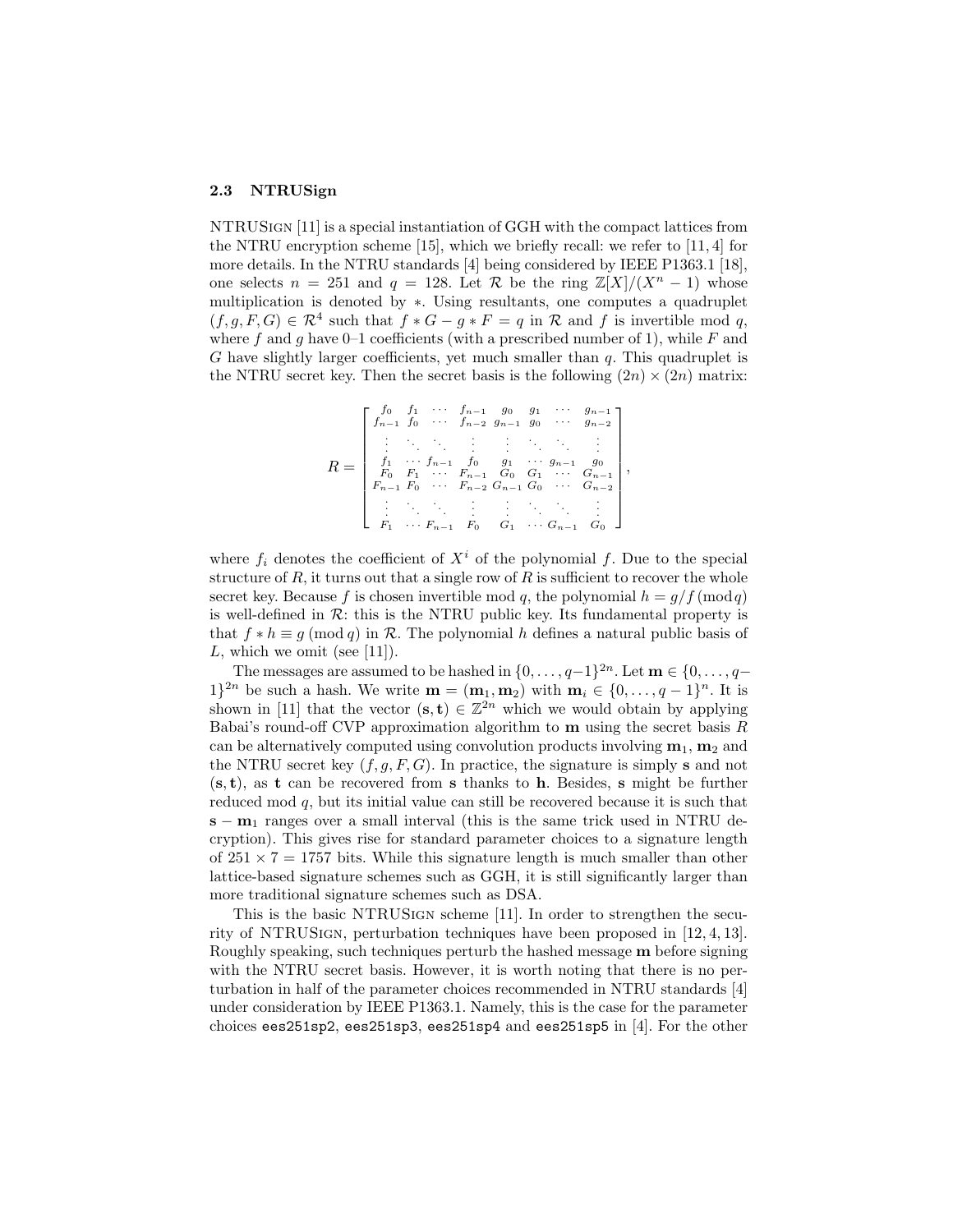half, only a single perturbation is recommended. But NTRU has stated that the parameter sets presented in [13] are intended to supersede these parameter sets.

## 3 The Hidden Parallelepiped Problem

Consider the signature generation in the GGH scheme described in Section 2. Let  $R \in \mathcal{M}_n(\mathbb{Z})$  be the secret basis used to approximate CVP in the lattice L. Let  $\mathbf{m} \in \mathbb{Z}^n$  be the message digest. Babai's round-off CVP approximation algorithm [3] computes the signature  $\mathbf{s} = \lfloor \mathbf{m} R^{-1} \rfloor R$ , so that  $\mathbf{s} - \mathbf{m}$  belongs to the parallelepiped  $\mathcal{P}_{1/2}(R) = {\mathbf{x}R, \mathbf{x} \in [-1/2, 1/2]^n}$ , which is a fundamental domain of L. In other words, the signature generation is simply a reduction of the message  **modulo the parallelepiped spanned by the secret basis**  $R$ **. If we were** using Babai's nearest plane CVP approximation algorithm [3], we would have another fundamental parallelepiped (spanned by the Gram-Schmidt vectors of the secret basis) instead: we will not further discuss this case in this paper, since it does not create any significant difference and since this is not the procedure chosen in NTRUSign.

GGH [9] suggested to hash messages into a set much bigger than the fundamental domain of L. This is for instance the case in NTRUSIGN where the cardinality of  $\{0, \ldots, q-1\}^{2n}$  is much bigger than the lattice volume  $q^n$ . Whatever the distribution of the message digest m might be, it would be reasonable to assume that the distribution s−m is uniform (or very close to uniform) in the secret parallelepiped  $\mathcal{P}_{1/2}(R)$ . This is because the parallelepiped is a fundamental domain, and we would expect the output distribution of the hash function to be random in a natural sense. In other words, it seems reasonable to make the following assumption:

Assumption 1 (The Uniformity Assumption) Let R be the secret basis of the lattice  $L \subseteq \mathbb{Z}^n$ . When the GGH scheme signs polynomially many "randomly" chosen" message digests  $\mathbf{m}_1, \ldots, \mathbf{m}_k \in \mathbb{Z}^n$  using Babai's round-off algorithm, the signatures  $\mathbf{s}_1, \ldots, \mathbf{s}_k$  are such that the vectors  $\mathbf{s}_i - \mathbf{m}_i$  are independent and uniformly distributed over  $\mathcal{P}_{1/2}(R) = {\mathbf{x}R, \mathbf{x} \in [-1/2, 1/2]^n}.$ 

Note that this is only an idealized assumption: in practice, the signatures and the message digests are integer vectors, so the distribution of  $s_i - m_i$  is discrete rather than continuous, but this should not be a problem if the lattice volume is sufficiently large, as is the case in NTRUSign. Similar assumptions have been used in previous attacks [7, 25] on lattice-based signature schemes. We emphasize that all our experiments on NTRUSign do not use this assumption and work with real-life signatures.

We thus arrive at the following geometric learning problem (see Fig.1):

Problem 2 (The Hidden Parallelepiped Problem or HPP) Let  $V = [v_1, v_2]$  $[\ldots, \mathbf{v}_n] \in GL_n(\mathbb{R})$ . Define the parallelepiped spanned by V as  $\mathcal{P}(V) = \{\sum_{i=1}^n x_i \mathbf{v}_i,$  $x_i \in [-1,1]$ . Denote by  $U(\mathcal{P})$  the uniform distribution on a parallelepiped  $\mathcal{P}$ . Given poly(n) samples from  $U(\mathcal{P}(V))$ , find a good approximation of the rows of  $\pm V$ .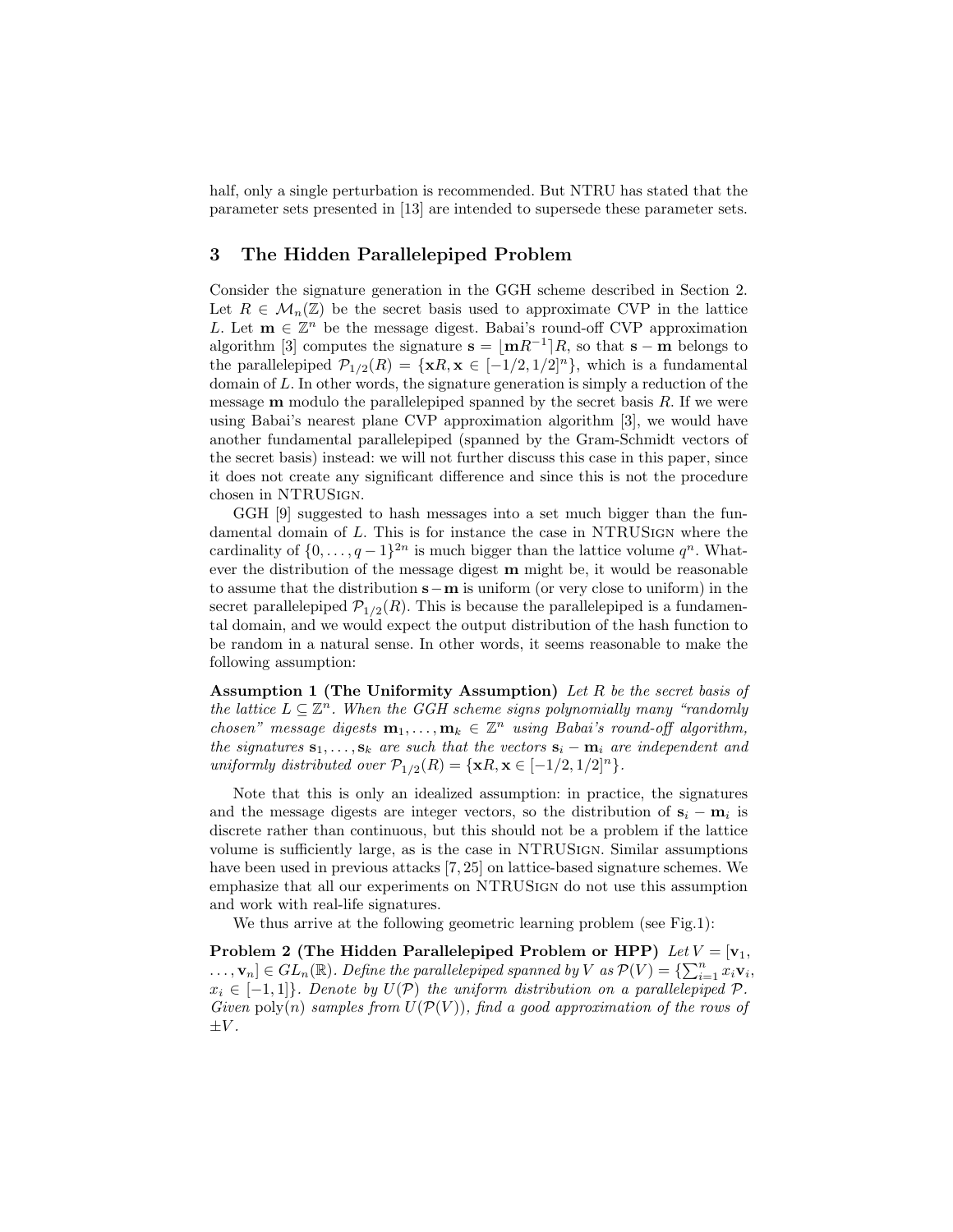#### Algorithm 1 Solving the Hidden Parallelepiped Problem

- Input: A polynomial number of samples uniformly distributed over a parallelepiped  $\mathcal{P}(V)$ .
- **Output:** Approximations of rows of  $\pm V$ .
- 1: Compute an approximation G of the Gram matrix  $V^t V$  of  $V^t$  (see Section 4.1).
- 2: Compute the Cholesky factor L of  $G^{-1}$ , so that  $G^{-1} = LL^t$ .
- 3: Multiply the samples of  $\mathcal{P}(V)$  by L to the right to obtain samples of  $\mathcal{P}(C)$  where  $C = VL.$
- 4: Compute approximations of rows of  $\pm C$  by Algorithm 2 from Section 4.3.
- 5: Multiply each approximation by  $L^{-1}$  to the right to derive an approximation of a row of  $\pm V$ .

In the definition of the HPP, we chose  $[-1, 1]$  rather than  $[-1/2, 1/2]$  like in Assumption 1 to simplify subsequent calculations. Clearly, if one could solve the HPP, then one would be able to approximate the secret basis in GGH by collecting random pairs (message, signature). If the approximation was sufficiently good, one would recover the secret vectors simply by rounding the coordinates to their closest integer. If simple rounding failed, one could apply approximate CVP algorithms to try to recover the secret lattice vectors, as one knows a lattice basis from the GGH public key. The experiments of [22] on the GGHchallenges [8] show that in practice, one does not need to be extremely close to the lattice to recover the closest lattice vector, even in high dimension. But only experiments can tell if the approximation will be sufficiently good for existing lattice reduction algorithms, if simple rounding failed.

# 4 Learning a Parallelepiped

In this section, we propose a method to solve the Hidden Parallelepiped Problem (HPP), based on the following steps. First, we approximate the covariance matrix of the given distribution. This covariance matrix is essentially  $V^t V$  (where V defines the given parallelepiped). We then exploit this approximation in order to transform our hidden parallelepiped  $\mathcal{P}(V)$  into a unit hypercube: in other words, we reduce the HPP to the case where the hidden parallelepiped is a hypercube. Finally, we show how hypercubic instances of the HPP are related to a multivariate optimization problem based on the fourth moment, which we solve by a gradient descent.

We remark that the idea of approximating the covariance matrix was already present in the work of Gentry and Szydlo [25, 7]; however, after this basic step, our strategy differs completely from theirs. We now describe our algorithm in more detail.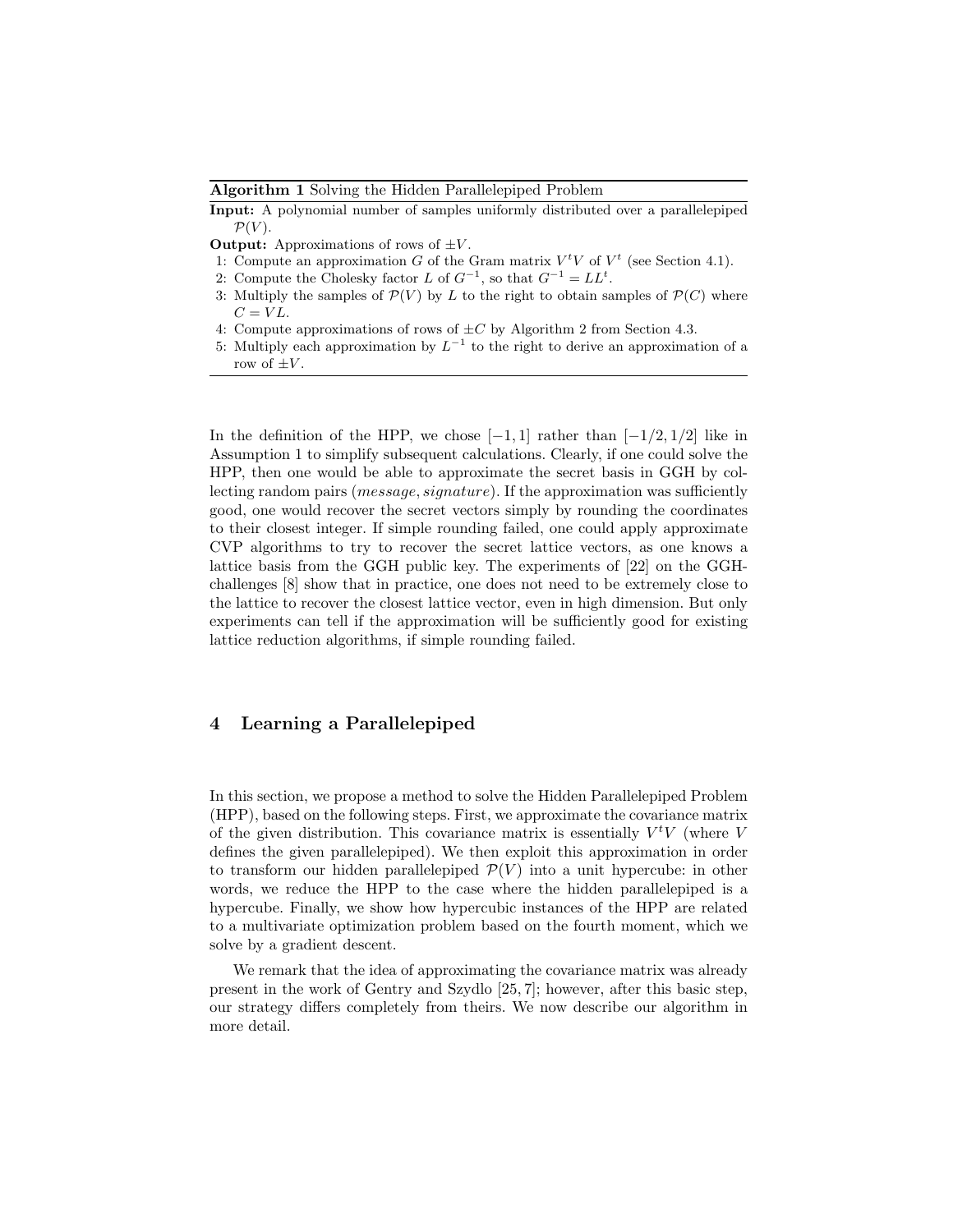#### 4.1 The Gram Matrix/Covariance Leakage

It was first observed by Gentry and Szydlo [7, 25] that GGH signatures leak an approximation of the Gram matrix of the transpose of the secret basis. Here, we simply translate this observation to the HPP setting:

**Lemma 1 (Gram Leakage).** Let  $V \in GL_n(\mathbb{R})$ . Let v be chosen uniformly at random over the parallelepiped  $\mathcal{P}(V)$ . Then:

$$
Exp[\mathbf{v}^t \mathbf{v}] = V^t V/3.
$$

*Proof.* We can write  $\mathbf{v} = \mathbf{x}V$  where x has uniform distribution over  $[-1, 1]^n$ . Hence,

$$
\mathbf{v}^t \mathbf{v} = V^t \mathbf{x}^t \mathbf{x} V.
$$

An elementary computation shows that  $\text{Exp}[\mathbf{x}^t \mathbf{x}] = I_n/3$  where  $I_n$  is the  $n \times n$ identity matrix, and the lemma follows.  $\Box$ 

Hence, by multiplying by 3 the average of  $v^t v$  over all the samples v of the hidden parallelepiped  $\mathcal{P}(V)$ , we obtain an approximation of  $V^tV$ , which is the Gram matrix of  $V^t$ . Note that  $V^tV/3$  is simply the covariance matrix of  $U(\mathcal{P}(V))$ .

## 4.2 Morphing a Parallelepiped into a Hypercube

The second stage is explained by the following result:

Lemma 2 (Hypercube Transformation). Let  $V \in GL_n(\mathbb{R})$ . Denote by  $G \in$  $GL_n(\mathbb{R})$  the symmetric positive definite matrix  $V^tV$ . Denote by  $L \in GL_n(\mathbb{R})$  the Cholesky factor<sup>3</sup> of  $G^{-1}$ , that is, L is the unique lower-triangular matrix such that  $G^{-1} = LL^t$ . Then the matrix  $C = VL \in GL_n(\mathbb{R})$  satisfies the following:

- 1. The rows of  $C$  are unit vectors which are pairwise orthogonal. In other words, C is an orthogonal matrix in  $O_n(\mathbb{R})$  and  $\mathcal{P}(C)$  is a unit hypercube.
- 2. If **v** is chosen uniformly at random over the parallelepiped  $\mathcal{P}(V)$ , then  $\mathbf{c} = \mathbf{v}L$ is uniformly distributed over the hypercube  $\mathcal{P}(C)$ .

*Proof.* The Gram matrix  $G = V^t V$  is clearly symmetric positive definite. Then  $G^{-1} = V^{-1}V^{-t}$  is also symmetric positive definite: it has a Cholesky factorization  $G^{-1} = LL^t$  where L is lower-triangular matrix. Hence,  $V^{-1}V^{-t} = LL^t$ . Let  $C = VL \in GL_n(\mathbb{R})$ . Then:

$$
CC^t = VLL^t V^t = VV^{-1}V^{-t}V^t = I.
$$

For the second claim, let **v** have the uniform distribution  $U(\mathcal{P}(V))$ , then **v** = **x**V where x has uniform distribution over  $[-1, 1]^n$ . It follows that  $vL = xVL = xC$ has uniform distribution over  $\mathcal{P}(C)$ .

<sup>&</sup>lt;sup>3</sup> Instead of the Cholesky factor, one can take any matrix L such that  $G^{-1} = LL^t$ . We work with Cholesky factorization as this turns out to be more convenient in our experiments.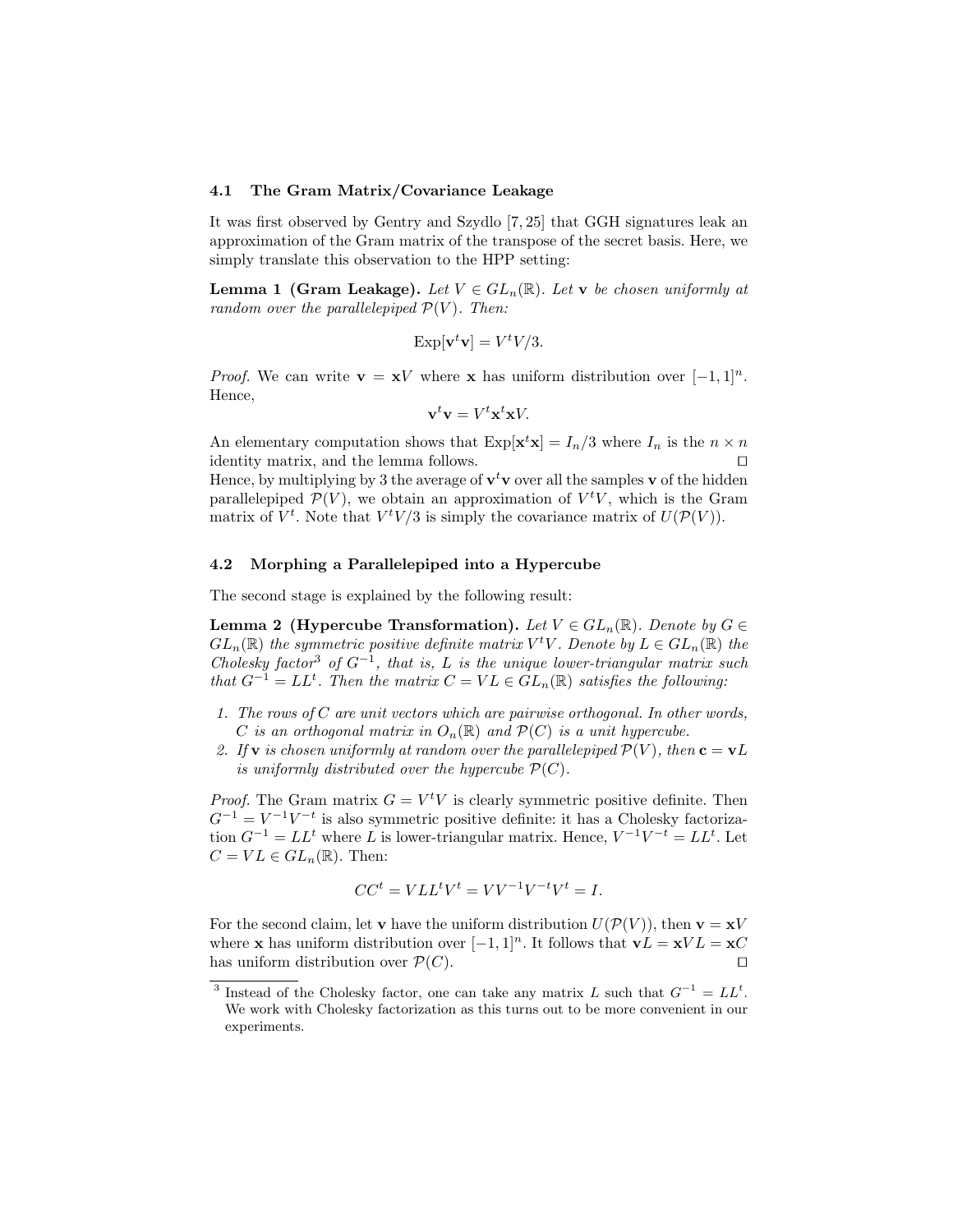Lemma 2 says that by applying the transform  $L$ , we can map our parallelepiped samples uniformly distributed over  $\mathcal{P}(V)$  into hypercube samples uniformly distributed over  $\mathcal{P}(C)$ . If we could approximate the rows of  $\pm C$ , we could also approximate the rows of  $\pm V$  thanks to  $L^{-1}$ . In other words, we have reduced the Hidden Parallelepiped Problem into what one might call the Hidden Hypercube Problem (see Fig. 2). From an implementation point of view, we



Fig. 2. The Hidden Hypercube Problem in dimension two.

note that the Cholesky factorization (required for obtaining  $L$ ) can easily be computed by a process close to the Gram-Schmidt orthogonalization process (see [10]). Lemma 2 assumes that we know the Gram matrix  $G = V^t V$  exactly. If we only have an approximation of the Gram matrix  $G$ , then  $C$  will only be close to some orthogonal matrix in  $O_n(\mathbb{R})$ : the Gram matrix  $CC^t$  of C will be close to the identity matrix, and the images of our parallelepiped samples will have a distribution close to the uniform distribution of some unit hypercube.

#### 4.3 Learning a Hypercube

For any  $V \in GL_n(\mathbb{R})$  and any integer  $k \geq 1$ , we define the k-th moment over a vector  $\mathbf{w} \in \mathbb{R}^n$  as:

$$
\mathrm{mom}_{V,k}(\mathbf{w}) = \mathrm{Exp}[\langle \mathbf{u}, \mathbf{w} \rangle^k],
$$

where **u** is uniformly distributed over the parallelepiped  $\mathcal{P}(V)$ . Clearly,  $\text{mom}_{V,k}(\mathbf{w})$ can be approximated thanks to the samples of  $\mathcal{P}(V)$ . We stress that our moments are different from the moments previously considered in [11, 13]: our moments are functions, rather than fixed values. We are interested in the second and fourth moments. A straightforward calculation shows that for any  $\mathbf{w} \in \mathbb{R}^n$ , they are given by

$$
\begin{aligned}\n\text{mom}_{V,2}(\mathbf{w}) &= \frac{1}{3} \sum_{i=1}^{n} \langle \mathbf{v}_i, \mathbf{w} \rangle^2 \\
\text{mom}_{V,4}(\mathbf{w}) &= \frac{1}{5} \sum_{i=1}^{n} \langle \mathbf{v}_i, \mathbf{w} \rangle^4 + \frac{1}{3} \sum_{i \neq j} \langle \mathbf{v}_i, \mathbf{w} \rangle^2 \langle \mathbf{v}_j, \mathbf{w} \rangle^2\n\end{aligned}
$$

Note that the second moment is related to the Gram matrix/covariance mentioned in Section 4.1. When  $V \in O_n(\mathbb{R})$ , the second moment becomes  $\|\mathbf{w}\|^2/3$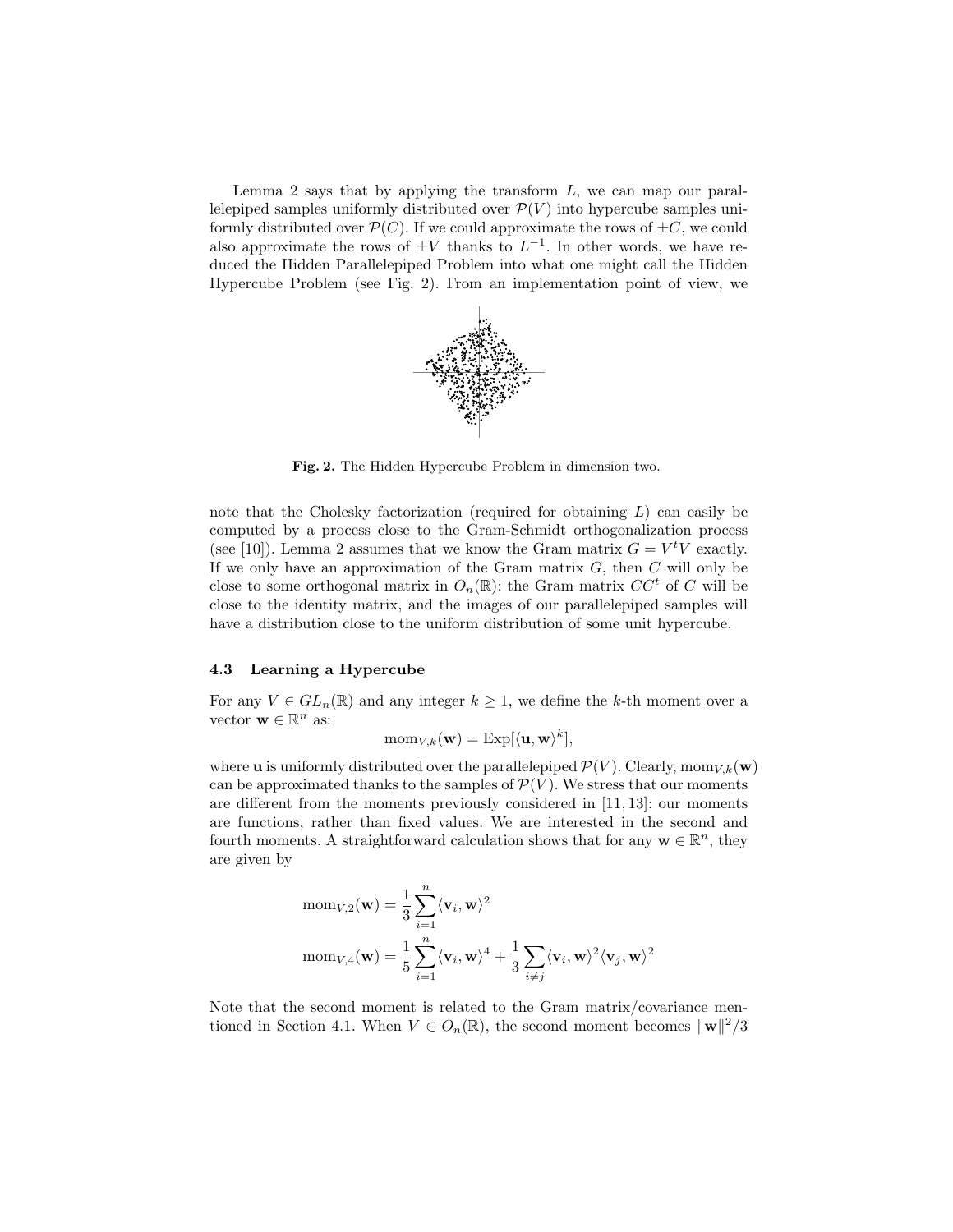while the fourth moment becomes

$$
\text{mom}_{V,4}(\mathbf{w}) = \frac{1}{3} \|\mathbf{w}\|^4 - \frac{2}{15} \sum_{i=1}^n \langle \mathbf{v}_i, \mathbf{w} \rangle^4.
$$

The gradient of the latter is therefore

$$
\nabla \text{mom}_{V,4}(\mathbf{w}) = \sum_{i=1}^{n} \left( \frac{4}{3} \left( \sum_{j=1}^{n} \langle \mathbf{v}_j, \mathbf{w} \rangle^2 \right) \langle \mathbf{v}_i, \mathbf{w} \rangle - \frac{8}{15} \langle \mathbf{v}_i, \mathbf{w} \rangle^3 \right) \mathbf{v}_i.
$$

For w on the unit sphere the second moment is constantly 1/3, and

$$
\text{mom}_{V,4}(\mathbf{w}) = \frac{1}{3} - \frac{2}{15} \sum_{i=1}^{n} \langle \mathbf{v}_i, \mathbf{w} \rangle^4
$$

$$
\nabla \text{mom}_{V,4}(\mathbf{w}) = \frac{4}{3} \mathbf{w} - \frac{8}{15} \sum_{i=1}^{n} \langle \mathbf{v}_i, \mathbf{w} \rangle^3 \mathbf{v}_i.
$$
(1)

**Lemma 3.** Let  $V = [\mathbf{v}_1, \dots, \mathbf{v}_n] \in O_n(\mathbb{R})$ . Then the global minimum of  $\text{mom}_{V,4}(\mathbf{w})$ over the unit sphere of  $\mathbb{R}^n$  is 1/5 and this minimum is obtained at  $\pm \mathbf{v}_1, \ldots, \pm \mathbf{v}_n$ . There are no other local minima.

Proof. The method of Lagrange multipliers shows that for **w** to be an extremum point of mom<sub>V,4</sub> on the unit sphere, it must be proportional to  $\nabla$ mom<sub>V,4</sub>(w). By writing  $\mathbf{w} = \sum_{i=1}^{n} \langle \mathbf{v}_i, \mathbf{w} \rangle \mathbf{v}_i$  and using Eq. (1), we see that there must exist some  $\alpha$  such that  $\langle \mathbf{v}_i, \mathbf{w} \rangle^3 = \alpha \langle \mathbf{v}_i, \mathbf{w} \rangle$  for  $i = 1, ..., n$ . In other words, each  $\langle v_i, w \rangle$  is either zero or  $\pm \sqrt{\alpha}$ . It is easy to check that among all such points, only  $\pm \mathbf{v}_1, \ldots, \pm \mathbf{v}_n$  form local minima.



**Fig. 3.** The fourth moment for  $n = 2$ . The dotted line shows the restriction to the unit circle.

In other words, the hidden hypercube problem can be reduced to a minimization problem of the fourth moment over the unit sphere. A classical technique to solve such minimization problems is the gradient descent described in Algorithm 2. The gradient descent typically depends on a parameter  $\delta$ , which has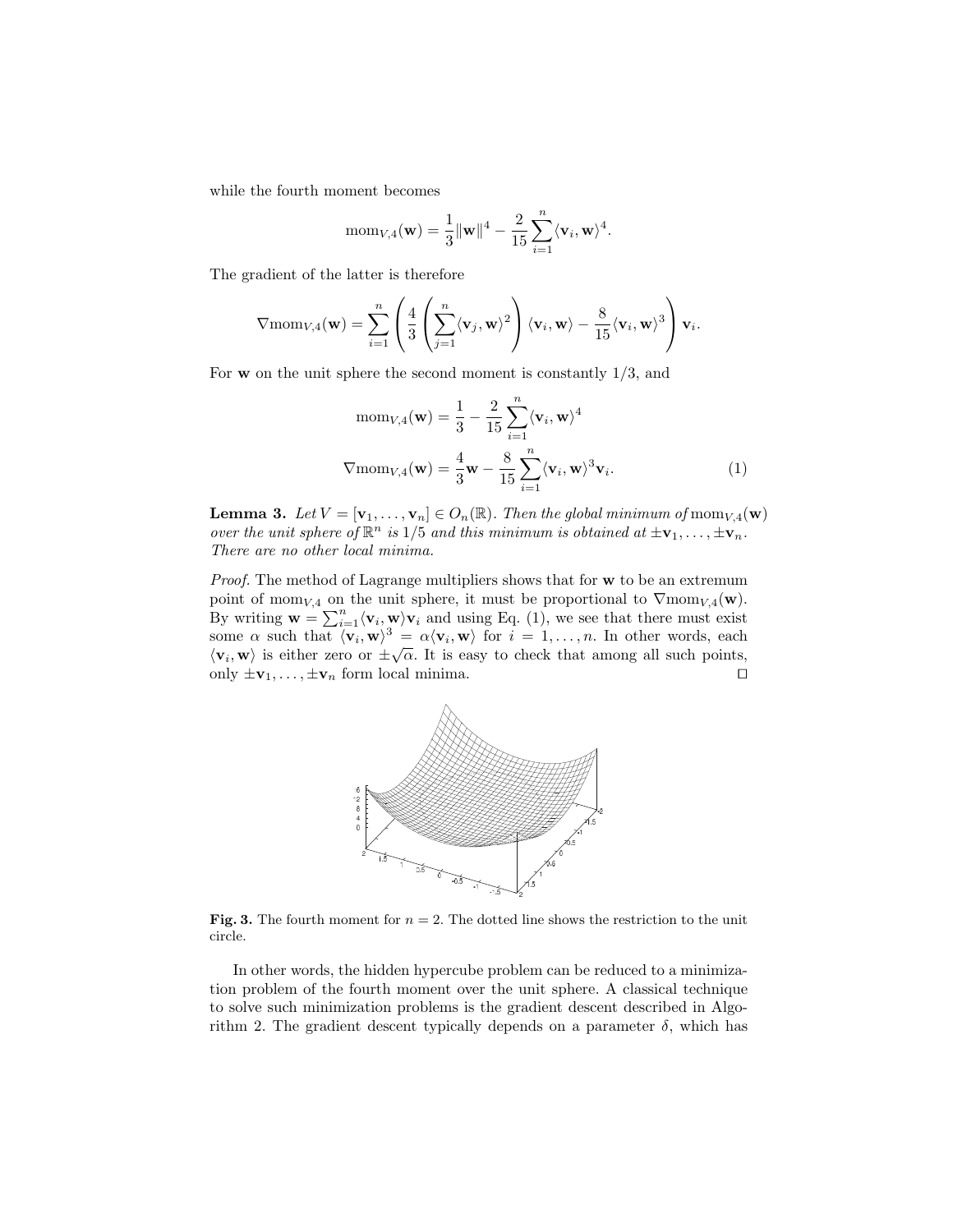Algorithm 2 Solving the Hidden Hypercube Problem by Gradient Descent

**Parameters:** A descent parameter  $\delta$ .

Input: A polynomial number of samples uniformly distributed over a unit hypercube  $\mathcal{P}(V)$ . **Output:** An approximation of some row of  $\pm V$ . Let **w** be chosen uniformly at random from the unit sphere of  $\mathbb{R}^n$ . Compute an approximation **g** of the gradient  $\nabla$ mom<sub>4</sub>(**w**) (see Section 4.3). Let  $\mathbf{w}_{new} = \mathbf{w} - \delta \mathbf{g}$ . Divide  $\mathbf{w}_{new}$  by its Euclidean norm  $\|\mathbf{w}_{new}\|$ . if  $\text{mom}_{V,4}(\mathbf{w}_{new}) \ge \text{mom}_{V,4}(\mathbf{w})$  where the moments are approximated by sampling then return the vector w. else Replace **w** by  $w_{new}$  and go back to Step 2. end if

to be carefully chosen. Since we want to minimize the function here, we go in the opposite direction of the gradient. To approximate the gradient in Step 2 of Algorithm 2, we notice that

$$
\nabla \text{mom}_{V,4}(\mathbf{w}) = \text{Exp}[\nabla(\langle \mathbf{u}, \mathbf{w} \rangle^4)] = 4 \text{Exp}[\langle \mathbf{u}, \mathbf{w} \rangle^3 \mathbf{u}].
$$

This allows to approximate the gradient  $\nabla \text{mom}_{V,4}(\mathbf{w})$  using averages over samples, like for the fourth moment itself.

## 5 Experimental Results

As usual in cryptanalysis, perhaps the most important question is whether or not the attack works in practice. We therefore implemented the attack in  $C_{++}$ and ran it on a 2GHz PC/Opteron. The critical parts of the code were written in plain C++ using double arithmetic, while the rest used Shoup's NTL library version 5.4 [24]. Based on early experiments, we chose  $\delta = 0.7$  in the gradient descent (Algorithm 2), for all the experiments mentioned here. The choice of  $\delta$ has a big impact on the behaviour of the gradient descent. We stress that our choices of the parameters may not be optimal, so the experimental results should be taken with caution. When doing several descents in a row, it is useful to relax the halting condition 5 in Algorithm 2 to abort descents which seem to make very little progress.

#### 5.1 NTRUSign

We applied Algorithm 1 to real-life parameters of NTRUSIGN. More precisely, we ran the attack on NTRUSign-251 without perturbation, corresponding to the parameter choices ees251sp2, ees251sp3, ees251sp4 and ees251sp5 in the NTRU standards [4] under consideration by IEEE P1363.1 [18]. This corresponds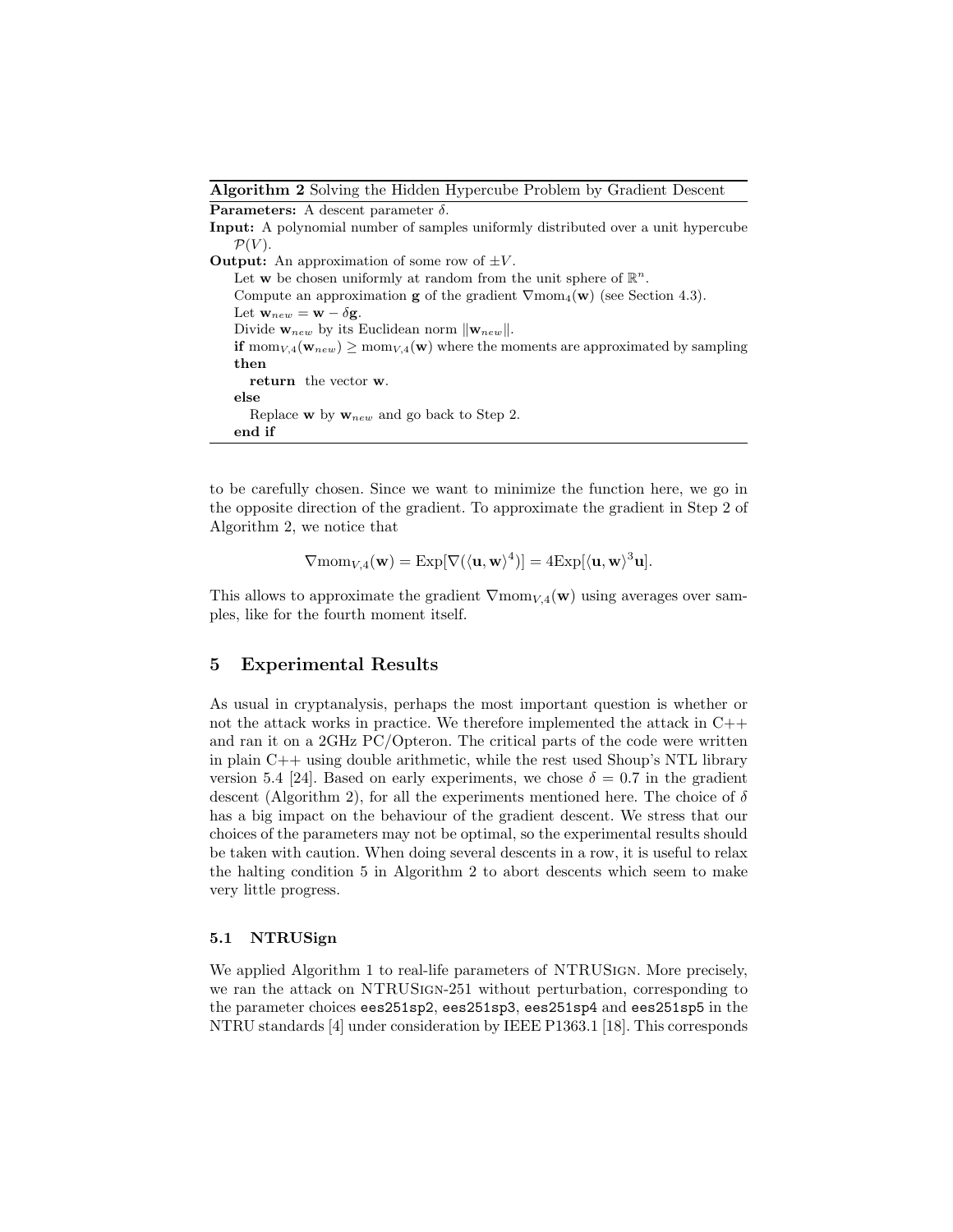to a lattice dimension of 502. We did not rely on the uniformity assumption: we generated genuine NTRUSign signatures of messages generated uniformly at random over  $\{0, \ldots, q-1\}^n$ . The results of the experiments are summarized in Figure 4. For each given number of signatures, we generated a new set of



Fig. 4. Experiments on NTRUSign-251 without perturbation. The curve shows the average number of random descents required to recover the secret key, depending on the number of signatures, which is in the range 80,000–300,000.

signatures, and applied Algorithm 1: from the set of samples, we derived an approximation of the Gram matrix, and used it to transform the parallelepiped into a hypercube, and finally, we ran a series of random descents, starting with random points. The curve shows the average number of random descents needed to recover the secret key, based on the number of signatures: the average was computed using roughly a thousand descents. A success is counted when the simple rounding of the approximation obtained discloses exactly one of the vectors of the secret basis (which is sufficient to recover the whole secret basis in the case of NTRUSign): no additional approximate CVP stage is required here. Typically, a single random descent does not take much time: for instance, a usual descent for 150,000 signatures takes roughly ten minutes. When successful, a gradient descent may take as little as a few seconds. The minimal number of signatures to make the attack successful in our experiments was 90,000, in which case the required number of random descents to run was about 400. With 80,000 signatures, we tried 5,000 descents without any success, but maybe a substantially larger (yet realistic) number of descents would disclose the secret key: our experiments should not be considered as optimal. The curve given in Fig. 4 may vary a little bit, depending on the secret basis: for instance, for the basis used in the experiments of Fig. 4, the average number of random descents was 15 with 140,000 signatures, but it was 23 for another basis generated with the same NTRU parameters. It seems that the exact geometry of the secret basis has an influence, as will be seen in the analysis of Section 6. It is now clear that perturbation techniques are really mandatory for the security of NTRUSign, though it is currently unknown if such techniques are sufficient to prevent this kind of attacks.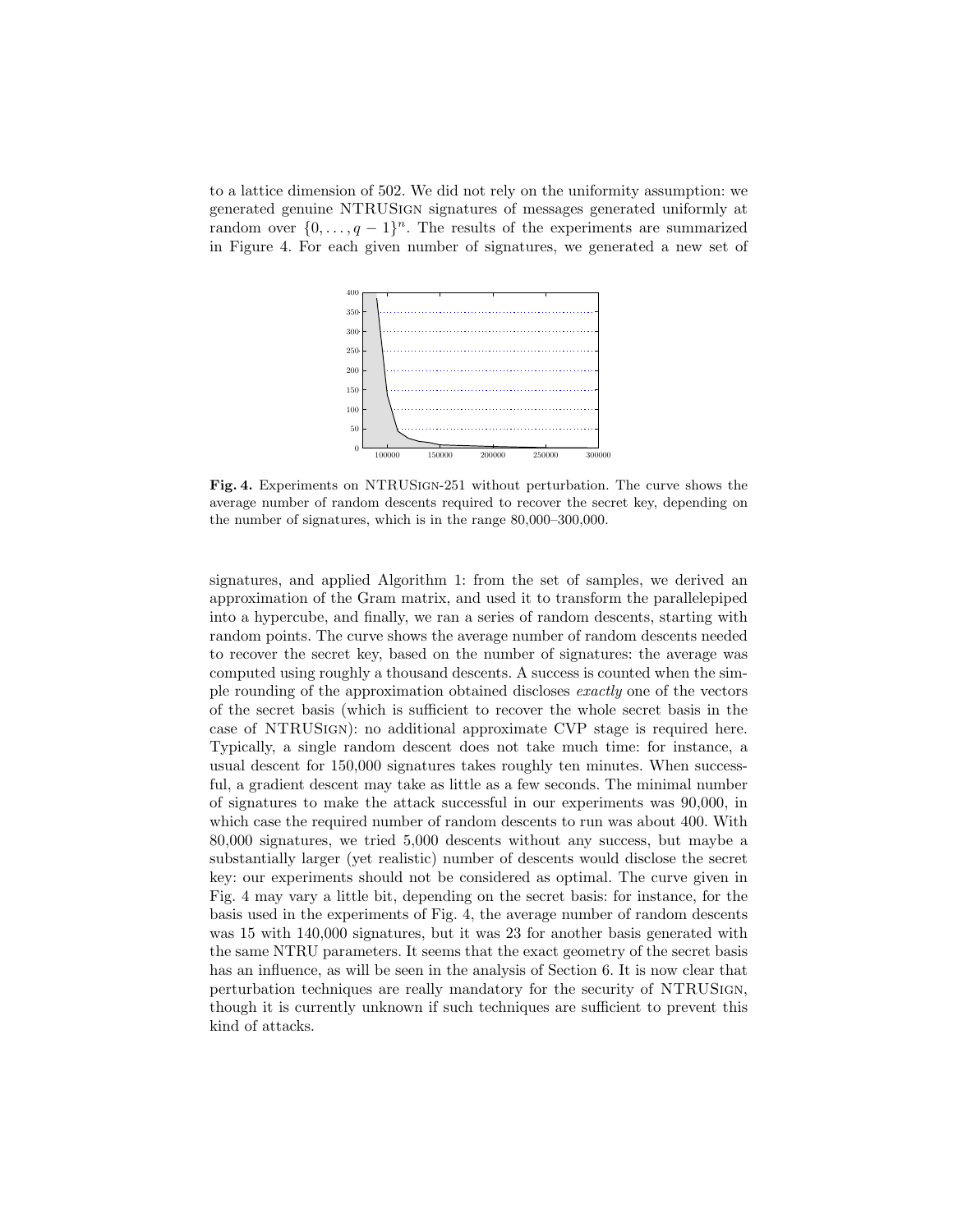#### 5.2 The GGH Challenges

We also did a few experiments on the GGH-challenges [8], which range from dimension 200 to 400. Because there is actually no GGH signature challenge, we simply generated secret bases like in the GGH encryption challenges. This time, we relied on the uniformity assumption: we created samples uniformly distributed over the secret parallelepiped, and tried to recover the secret basis. Because the secret vectors are significantly longer than in the NTRUSign case, we never recovered directly the secret vector by simple rounding when the descent was successful, but the approximation obtained was sufficiently good to disclose the secret vector after applying Babai's CVP nearest plane algorithm [3], provided that the number of samples was large enough. When starting the descent, rather than starting with a random point on the unit sphere, we took advantage of the fact that we knew the rough directions of the secret vectors, due to the hypercubic distribution. As a result, the gradient descent takes very few iterations compared to the general case. For instance, in dimension 400, with 360,000 signatures, the gradient descent required only 6 iterations. The difference between the rounded vector found and the closest lattice vector was a 400-dimensional integer vector with only four  $\pm 1$  coefficients, the rest being zero. By applying Babai's CVP nearest plane algorithm [3] on an LLL-reduced basis (obtained by LLL reduction of the public HNF basis), we obtained immediately an exact vector of the secret basis: no strong reduction algorithm was needed (note that the error vector was much smaller than in the experiments of [22]). From our limited experiments ranging from dimension 200 to 400, it seemed that the number of required signatures was roughly quadratic in the dimension, if one wished for a very good success rate. To thwart such attacks, it seems that the GGH scheme would need to use secret bases with much bigger entries, unlike in the GGH challenges. This would certainly impact the efficiency of the signature scheme, notably the size of the signature, which is already not negligible even for NTRUSign.

## 6 Theoretical Analysis

Our goal in this section is to give a rigorous theoretical justification to the success of the attack. We will not try to give a tight estimate on the performance of the attack. Instead, we will show that given a large enough polynomial number of samples, Algorithm 1 succeeds in finding a good approximation to a row of  $V$ with some constant probability. Let us remark that it is possible that a rigorous analysis already exists in the ICA literature, although we were unable to find any (an analysis under some simplifying assumptions can be found in [17]). Also, Frieze et al. [5] sketch a rigorous analysis of a similar algorithm.

In order to approximate the covariance matrix, the fourth moment, and its gradient, our attack computes averages over samples. Mainly because the samples are independent (and identically distributed), we can use known bounds on large deviations such as the Chernoff bound (see, e.g., [2]) to obtain that with extremely high probability the approximations are very close to the true values.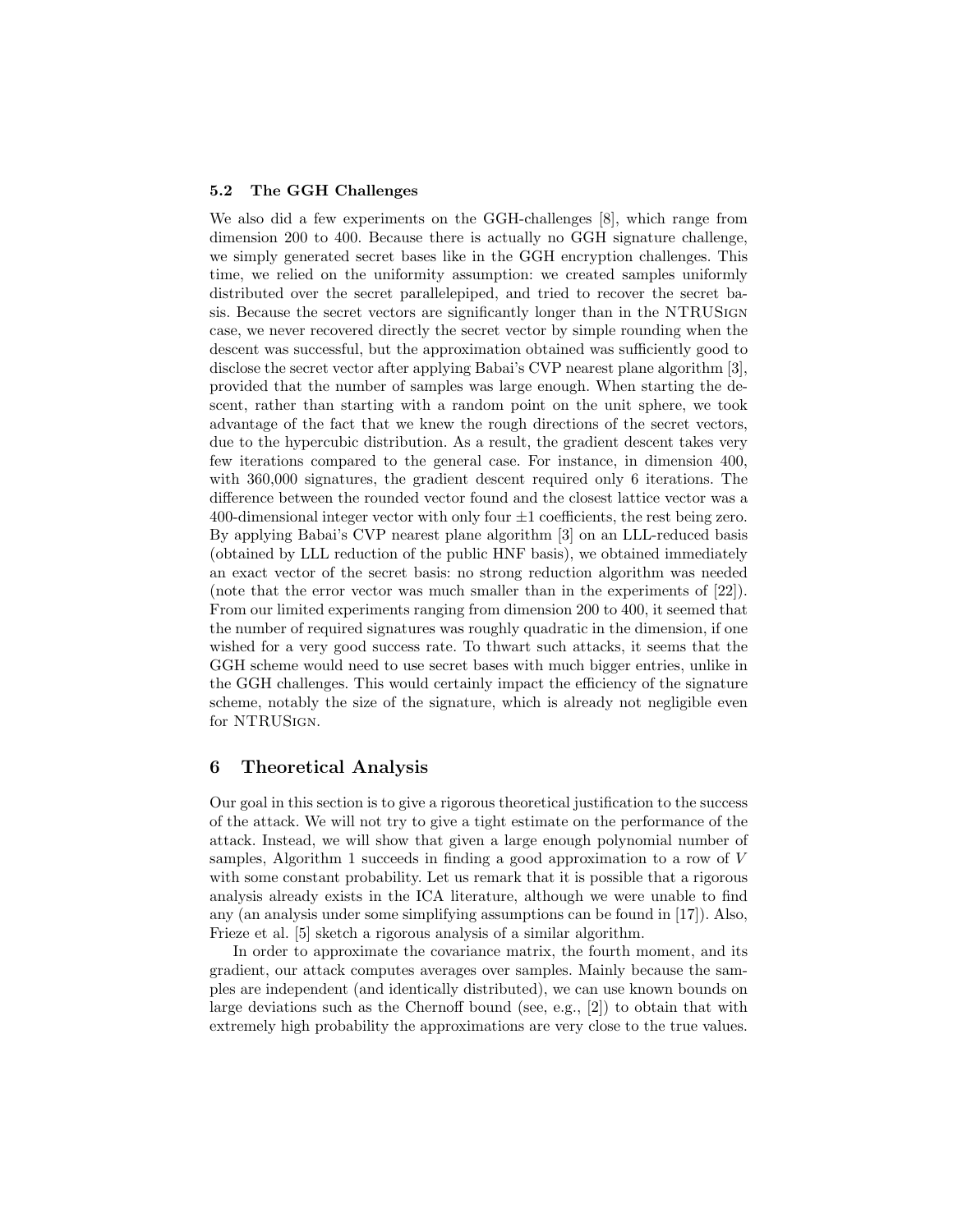In our analysis below we omit the explicit calculations, as these are relatively standard.

### 6.1 Analysis of Algorithm 2

We start by analyzing Algorithm 2. For simplicity, we consider only the case in which the descent parameter  $\delta$  equals 3/4. A similar analysis holds for  $0 < \delta <$ 3/4. Another simplifying assumption we make is that instead of the stopping rule in Step 5 we simply repeat the descent step some small number  $r$  of times (which will be specified later).

For now, let us assume that the matrix  $V$  is an orthogonal matrix, so our samples are drawn from a unit hypercube  $\mathcal{P}(V)$ . We will later show that the actual matrix  $V$ , as obtained from Algorithm 1, is very close to orthogonal, and that this approximation does not affect the success of Algorithm 2.

Let us first analyze the behavior of Algorithm 2 under the assumption that all gradients are computed exactly without any error. Let  $\mathbf{v}_1, \ldots, \mathbf{v}_n$  be n orthonormal vectors that define the parallelepiped  $\mathcal{P}(V)$ , and write any  $\mathbf{w} \in \mathbb{R}^n$ as  $\mathbf{w} = \sum_{i=1}^{n} w_i \mathbf{v_i}$ . Then, using Eq. (1), we see that for **w** on the unit sphere,

$$
\nabla \text{mom}_{V,4}(\mathbf{w}) = \frac{4}{3}\mathbf{w} - \frac{8}{15} \sum_{i=1}^{n} w_i^3 \mathbf{v}_i.
$$

Since we took  $\delta = 3/4$ , Step 3 in Algorithm 2 performs

$$
\mathbf{w}_{new} = \frac{2}{5} \sum_{i=1}^{n} w_i^3 \mathbf{v}_i.
$$

The vector is then normalized in Step 4. So we see that each step in the gradient descent takes a vector  $(w_1, \ldots, w_n)$  to the vector  $\alpha \cdot (w_1^3, \ldots, w_n^3)$  for some normalization factor  $\alpha$  (where both vectors are written in the  $v_i$  basis). Hence, after r iterations, a vector  $(w_1, \ldots, w_n)$  is transformed to the vector

$$
\alpha\cdot(w_1^{3^r},\ldots,w_n^{3^r})
$$

for some normalization factor  $\alpha$ .

Recall now that the original vector  $(w_1, \ldots, w_n)$  is chosen uniformly from the unit sphere. It can be shown that with some constant probability, one of its coordinates is greater in absolute value than all other coordinates by a factor of at least  $1 + \Omega(1/\log n)$  (first prove this for a vector distributed according to the standard multivariate Gaussian distribution, and then note that by normalizing we obtain a uniform vector from the unit sphere). For such a vector, after only  $r = O(\log \log n)$  iterations, this gap is amplified to more than, say,  $n^{\log n}$ , which means that we have one coordinate very close to  $\pm 1$  and all others are at most  $n^{-\log n}$  in absolute value. This establishes that if all gradients are known precisely, Algorithm 2 succeeds with some constant probability.

To complete the analysis of Algorithm 2, we now argue that it succeeds with good probability even in the presence of noise in the approximation of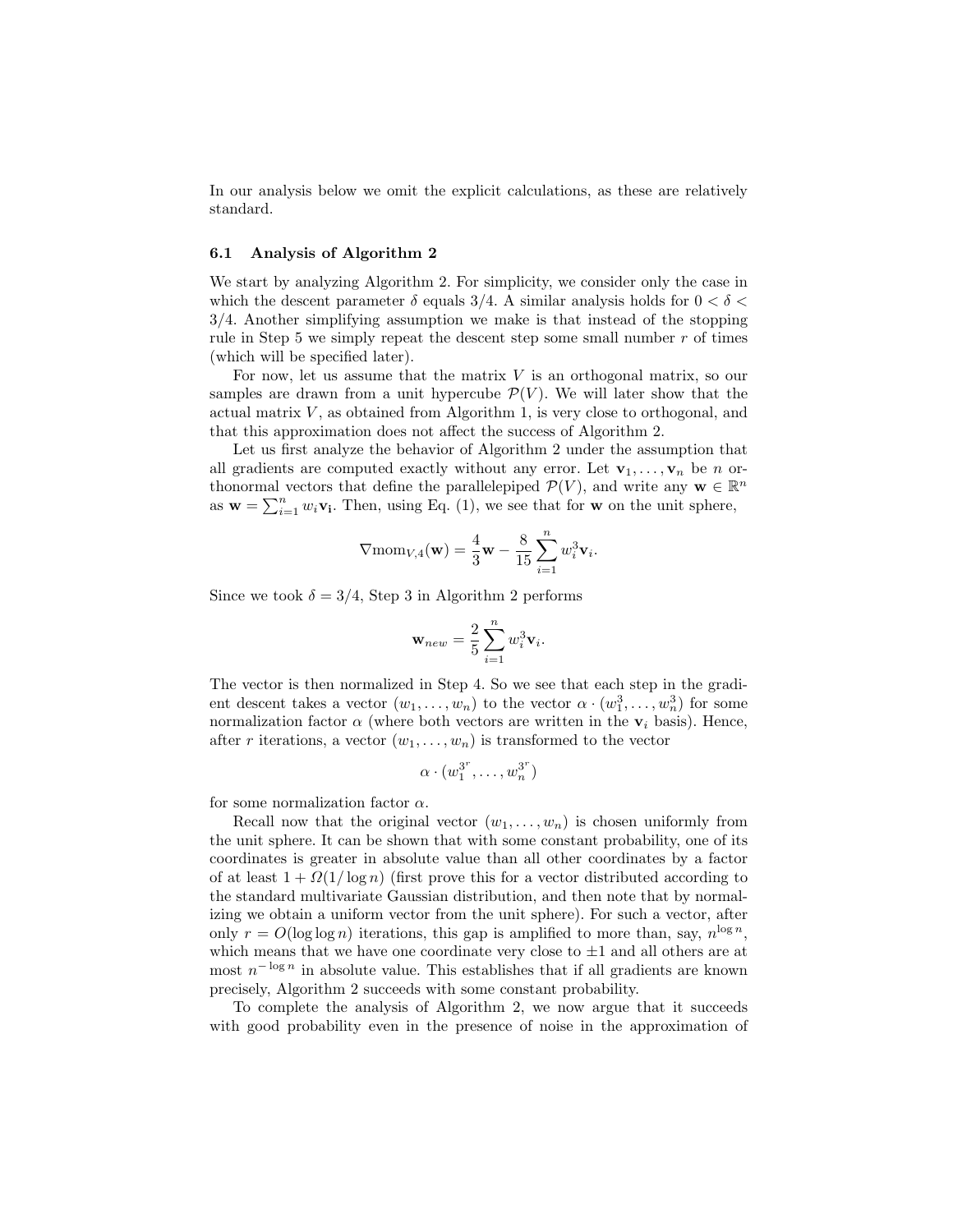the gradients. First, it can be shown that for any  $c > 0$ , given a large enough polynomial number of samples, with very high probability all our gradient approximations are accurate to within an additive error of  $n^{-c}$  in the  $\ell_2$  norm (we have r such approximations during the course of the algorithm). This follows by a standard application of the Chernoff bound followed by a union bound. Now let  $\mathbf{w} = (w_1, \ldots, w_n)$  be a unit vector in which one coordinate, say the jth, is greater in absolute value than all other coordinates by some factor  $\eta \geq 1 + \Omega(1/\log n)$ . Since **w** is a unit vector, this in particular means that  $w_j > 1/\sqrt{n}$ . As we saw before, in the vector  $\tilde{\mathbf{w}}_{new} := \mathbf{w} - \delta \nabla \text{mom}_4(\mathbf{w})$ , this factor increases to  $\eta^3$ . We also have that  $\tilde{\mathbf{w}}_{new,j} = \frac{2}{5}w_j^3 > \frac{2}{5}n^{-1.5} > n^{-2}$ . By our assumption on the approximation **g**, we have that for each i,  $|\tilde{\mathbf{w}}_{new,i} - \mathbf{w}_{new,i}| \leq n^{-c}$ . So for any  $k \neq j$ ,

$$
\frac{|\mathbf{w}_{new,k}|}{|\mathbf{w}_{new,j}|} \leq \frac{|\tilde{\mathbf{w}}_{new,k}| + n^{-c}}{|\tilde{\mathbf{w}}_{new,j}|-n^{-c}} \leq \frac{|\tilde{\mathbf{w}}_{new,k}| + n^{-c}}{|\tilde{\mathbf{w}}_{new,j}|(1-n^{-c+2})} \leq (1-n^{-c+2})^{-1}\eta^{-3} + 2n^{-c+2}.
$$

So we see that a gap of  $\eta$  turns into a gap of  $((1 - n^{-c+2})^{-1}\eta^{-3} + 2n^{-c+2})^{-1}$ . A straightforward calculation shows that after  $O(\log \log n)$  steps, this gap becomes  $\Omega(n^{c-2})$ . Hence, by choosing a large enough c, we can make the output vector very close to one of the  $\pm \mathbf{v}_i$ s. This completes our analysis of Algorithm 2.

#### 6.2 Analysis of Algorithm 1

We now complete the analysis of the attack by analyzing Algorithm 1. Recall that a sample v from  $\mathcal{P}(V)$  can be written as  $xV$  where x is chosen uniformly from  $[-1, 1]^n$ . So let  $\mathbf{v}_i = \mathbf{x}_i V$  for  $i = 1, ..., N$  be the input samples. Then our approximation G to the Gram matrix  $V^t V$  is given by  $G = V^t \tilde{I} V$  where  $\tilde{I} = \frac{3}{N} \sum_{i} \mathbf{x}_i^t \mathbf{x}_i$ . We claim that with high probability,  $\tilde{I}$  is very close to the identity matrix. Indeed, for **x** chosen randomly from  $[-1, 1]^n$ , each diagonal entry of  $\mathbf{x}^t \mathbf{x}$ has expectation  $1/3$  and each off-diagonal entry has expectation 0. Moreover, these entries take values in  $[-1, 1]$ . By the Chernoff bound we obtain that for any approximation parameter  $c > 0$ , if we choose, say,  $N = n^{2c+1}$  then with very high probability each entry in  $\tilde{I} - I$  is at most  $n^{-c}$  in absolute value. In particular, this implies that all eigenvalues of the symmetric matrix  $I$  are in the range  $1 \pm n^{-c+1}$ .

Recall that we define L to be the Cholesky factor of  $G^{-1} = V^{-1} \tilde{I}^{-1} V^{-t}$ and that  $C = VL$ . Now  $CC^t = VLL^tV^t = \tilde{I}^{-1}$ , which implies that C is close to an orthogonal matrix. Let us make this precise. Consider the singular value decomposition of C, given by  $C = U_1 D U_2$  where  $U_1, U_2$  are orthogonal matrices and D is diagonal. Then  $CC^t = U_1 D^2 U_1^{\bar{t}}$  and hence  $D^2 = U_1^{\bar{t}} \tilde{I}^{-1} U_1$ . From this it follows that the diagonal of D consists of the square roots of the reciprocals of the eigenvalues of  $\tilde{I}$ , which in particular means that all values on the diagonal of D are also in the range  $1 \pm n^{-c+1}$ .

Consider the orthogonal matrix  $\tilde{C} = U_1 U_2$ . We will show below that with some constant probability, Step 4 yields a good approximation of a row of  $\pm C$ , call it  $\tilde{c}$ . The output of Algorithm 1 is therefore

$$
\tilde{\mathbf{c}}L^{-1} = \tilde{\mathbf{c}}C^{-1}V = (\tilde{\mathbf{c}}\tilde{C}^{-1})(\tilde{C}C^{-1})V = (\tilde{\mathbf{c}}\tilde{C}^{-1})(U_1D^{-1}U_1^t)V.
$$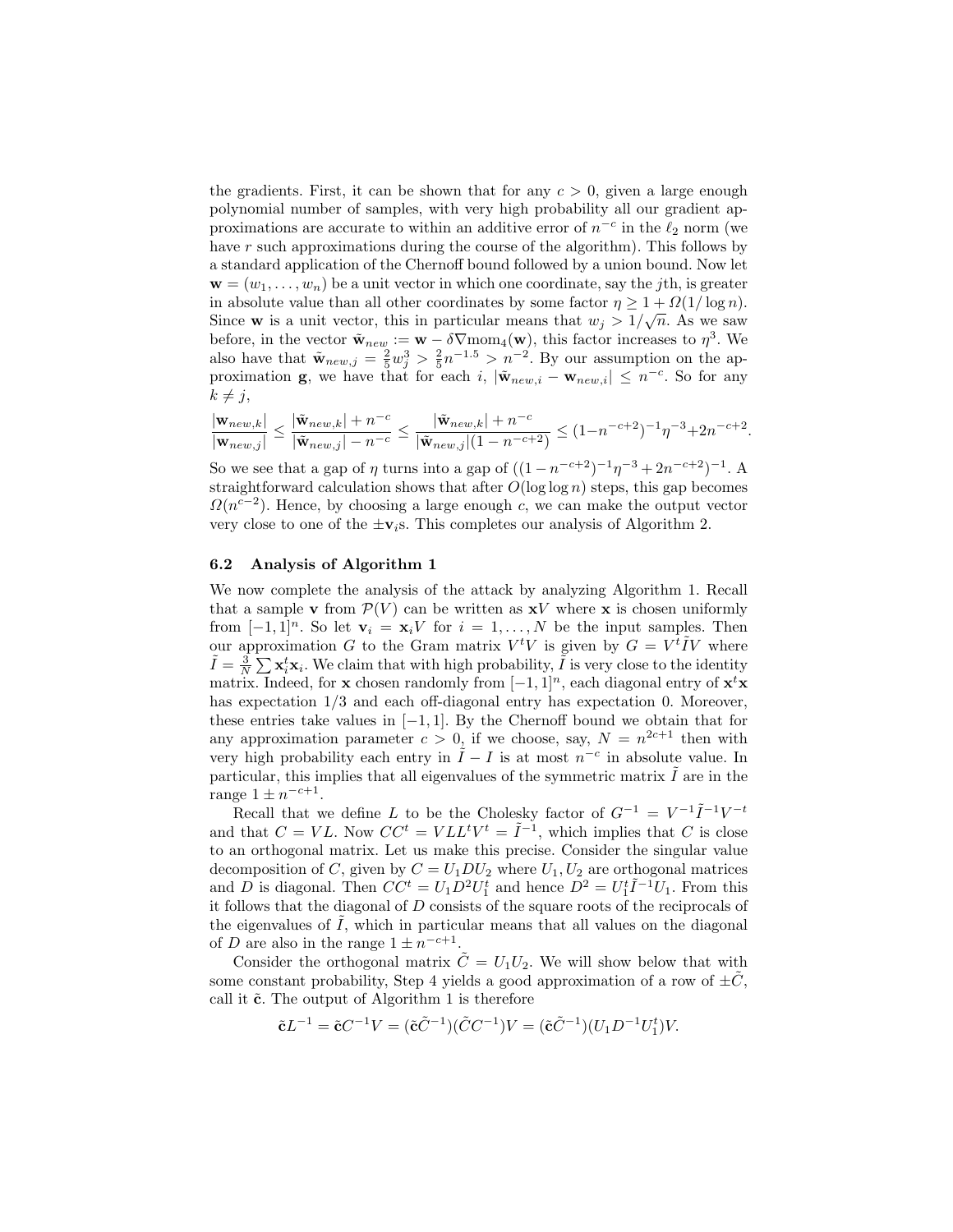As we have seen before, all eigenvalues of  $U_1D^{-1}U_1^t$  are close to 1, and therefore the above is a good approximation to a row of  $\pm V$ , given that  $\tilde{c}$  is a good approximation to a row of  $\pm C$ .

To complete the analysis, we will show that for large enough  $c$ , samples from  $\mathcal{P}(C)$  'look like' samples from  $\mathcal{P}(\tilde{C})$ . More precisely, assume that c is chosen such that the number of samples required by Algorithm 2 is less than, say,  $n^{c-4}$ . Then, it follows from Lemma 4 below that the statistical distance between a set of  $n^{c-4}$ samples from  $\mathcal{P}(C)$  and a set of  $n^{c-4}$  samples from  $\mathcal{P}(\tilde{C})$  is at most  $O(n^{-1})$ . By our analysis of Algorithm 2, we know that when given samples from  $\mathcal{P}(\tilde{C})$ , it outputs an approximation of a row of  $\pm \tilde{C}$  with some constant probability. Hence, when given samples from  $\mathcal{P}(C)$ , it must still output an approximation of a row of  $\pm \tilde{C}$  with a probability that is smaller by at most  $O(n^{-1})$  and in particular, constant.

**Lemma 4.** The statistical distance between the uniform distribution on  $\mathcal{P}(C)$ and that on  $\mathcal{P}(\tilde{C})$  is at most  $O(n^{-c+3})$ .

*Proof.* We first show that the parallelepiped  $\mathcal{P}(C)$  is almost contained and almost contains the cube  $\mathcal{P}(C)$ :

$$
(1 - n^{-c+2})\mathcal{P}(\tilde{C}) \subseteq \mathcal{P}(C) \subseteq (1 + n^{-c+2})\mathcal{P}(\tilde{C}).
$$

To show this, take any vector  $y \in [-1, 1]^n$ . The second containment is equivalent to showing that all the coordinates of  $yU_1DU_1^t$  are at most  $1+n^{-c+2}$  in absolute value. Indeed, by the triangle inequality,

$$
\|\mathbf{y}U_1DU_1^t\|_{\infty} \le \|\mathbf{y}\|_{\infty} + \|\mathbf{y}U_1(D-I)U_1^t\|_{\infty} \le 1 + \|\mathbf{y}U_1(D-I)U_1^t\|_2
$$
  

$$
\le 1 + n^{-c+1}\sqrt{n} < 1 + n^{-c+2}.
$$

The first containment is proved similarly. On the other hand, the ratio of volumes between the two cubes is  $((1+n^{-c+2})/(1-n^{-c+2}))^n = 1 + O(n^{-c+3})$ . From this it follows that the statistical distance between the uniform distribution on  $\mathcal{P}(C)$ and that on  $\mathcal{P}(\tilde{C})$  is at most  $O(n^{-c+3})$ .

## References

- 1. M. Ajtai. Generating hard instances of lattice problems. In Proc. of 28th STOC, pages 99–108. ACM, 1996.
- 2. N. Alon and J. H. Spencer. The probabilistic method. Wiley-Interscience [John Wiley & Sons], New York, second edition, 2000.
- 3. L. Babai. On Lovász lattice reduction and the nearest lattice point problem. Combinatorica, 6:1–13, 1986.
- 4. Consortium for Efficient Embedded Security. Efficient embedded security standards #1: Implementation aspects of NTRUEncrypt and NTRUSign. Version 2.0 available available at [18], June 2003.
- 5. A. Frieze, M. Jerrum, and R. Kannan. Learning linear transformations. In 37th Annual Symposium on Foundations of Computer Science (Burlington, VT, 1996), pages 359–368. IEEE Comput. Soc. Press, Los Alamitos, CA, 1996.